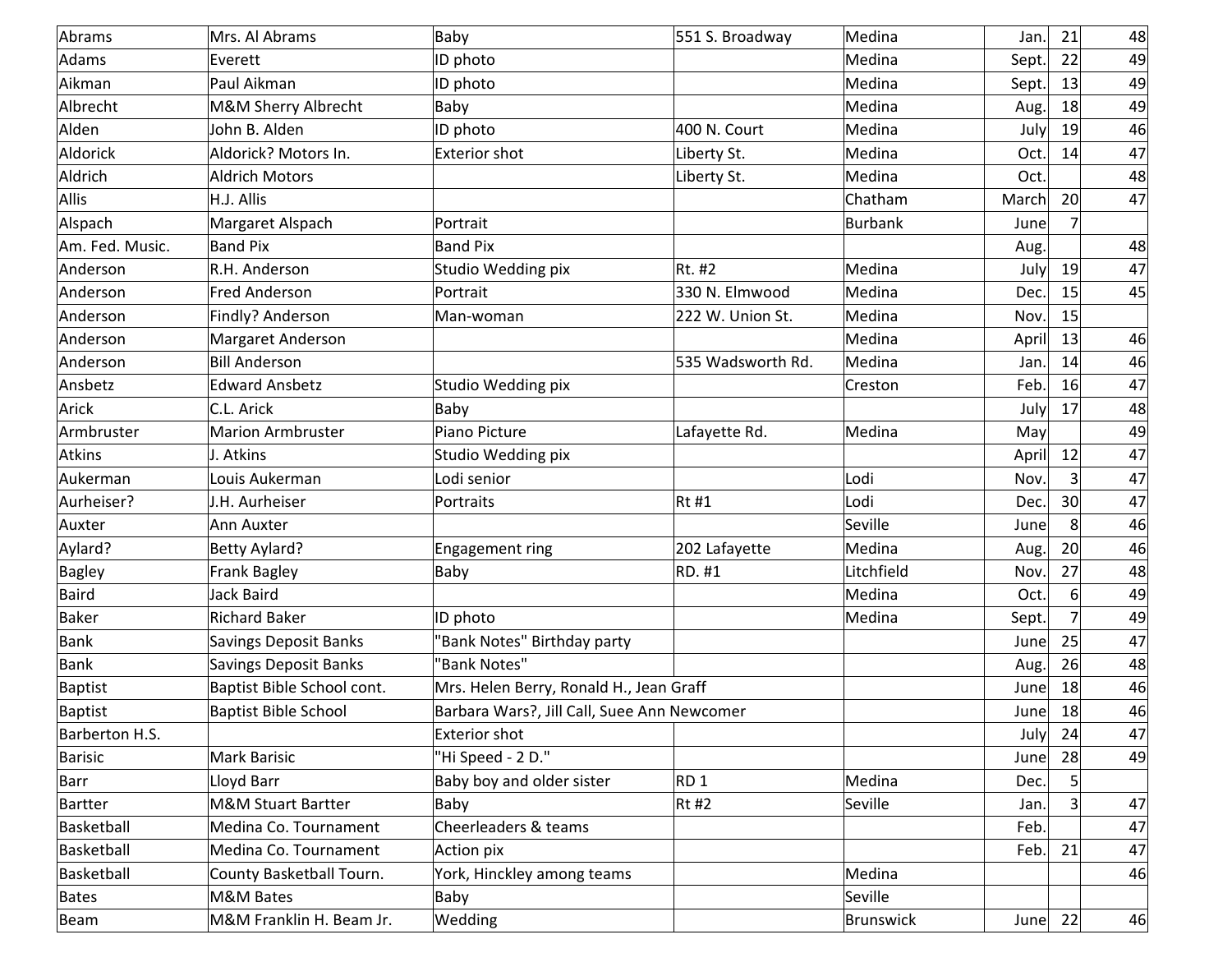| Beard                  | Mr. E. Beard                  |                                  |                              | Medina            | March | 5 <sup>2</sup>  | 49  |
|------------------------|-------------------------------|----------------------------------|------------------------------|-------------------|-------|-----------------|-----|
| Beat                   | Laura Beat                    | Portrait                         | 524 S. Court St.             | Medina            | Aug.  | 1               | 47  |
| Beaver                 | <b>Agnes Beaver</b>           | Family groups                    |                              | Creston           | Dec.  | 9 <sup>°</sup>  | 48  |
| Beckman                | Robert Beckman Sr.            |                                  |                              |                   | April | 16              | 49  |
| Beechler               |                               | Church wedding                   |                              | Granger           | Dec.  | 1               | 46  |
| Behner                 | Mrs. Behner                   | Baby & mother Medina Hospt       |                              | Medina            | Aug.  | 4               | 49  |
| Beitler                | Joyce Beitler                 | Baby                             | <b>Box 336</b>               | Medina            | Nov.  | 28              |     |
| Belser                 | <b>Margery Belser</b>         | Girl's portrait                  |                              | Lodi              | Sept. | 5 <sup>2</sup>  | 46  |
| Benjamin               | Joel Benjamin                 | Aerial photos                    |                              |                   | May   | 20 <sup>°</sup> | 48  |
| Benjamin               | Joel Benjamin                 | Portrait                         | 554 W. Smith Rd.             | Medina            | Feb.  | 14              |     |
| Benjamin               | J.R. Benjamin                 | "Newspaper work"                 | 545 W. Smith Rd.             | Medina            | Jan.  | 25              | 47  |
| Benner                 | R.J. Benner                   | Hikers / woods                   | 231 1/2 W. Washington Medina |                   | Aug.  | $\overline{4}$  | 46  |
| Bensinger              | June Bensinger                | Portrati                         | Rt. #2                       | Seville           | Aug.  | 27              | 46  |
| Bensinger              | <b>Wayne Bensinger</b>        | Sohio gas station exterior       |                              | Seville           | Feb.  | 24              | 47  |
| Bensinger              | Eva<br>Bensinger              | High School picture?             |                              | Friendsville      | July  | 22              | 46  |
| Berger                 | Glen Berger                   | Young couple                     |                              | Seville           | July  | 8 <sup>°</sup>  | 46  |
| Berry                  | <b>Betty Berry</b>            | Lodi senior                      |                              | Lodi              | Nov.  |                 | 47  |
| Betz                   | Mrs. Gordon Betz              | Baby                             | $Rt$ #4                      | Medina            | July  | 23              | 46  |
| Billman                | Jean Billman / Eddie Anderson | Engagement pix                   | <b>Westfield Hall</b>        | LeRoy             | Dec.  | 21              | 46  |
| Bishop                 | Susan Bishop                  | Girl at piano                    |                              | LeRoy             | May   | 15              | 49  |
| Bishop                 | John Charles Bishop           | Easter 1946, John and girl Susan |                              | LeRoy             |       |                 | 196 |
| Bittler                | John Bittler                  |                                  | Rt. #2                       | Medina            | Nov.  | 11              | 48  |
| Blain                  | Larry Blain                   | Boy                              |                              |                   | Feb.  | 21              | 48  |
| Blain                  | Larry Blain                   | Portrait                         |                              |                   | Feb.  | 20 <sup>°</sup> | 47  |
| Blain?                 | Mr. Edges Blain?              |                                  |                              |                   | Jan.  | 12              | 48  |
| Blateric               | Farmer's Exchange Garage      | 'Blateric's car" 2 men           |                              | Medina            | Dec.  | 31              | 47  |
| Blateric               | Farmer's Exchange Garage      | Wrecked car -- 16 workers        | S. Court St.                 | Medina            | Dec.  | 12              | 47  |
| Bluwitt                |                               | Young man's portrait             | Weymouth Rd.                 |                   | June  | $\overline{2}$  | 47  |
| Boatner                | M&M Thomas Boatner            | Studio Wedding pix               | <b>RD#2</b>                  | <b>West Salem</b> | Oct.  | 16              | 48  |
| Bohaty                 | John Bohaty                   | Studio Wedding pix               | <b>RD#6</b>                  | Medina            | Nov.  | 11              | 47  |
| Bohley                 | M&M Paul Bobley               | Children                         |                              | Medina            | April | 29              | 49  |
| Bolton                 | Mary Jane Bolton              | Portrait                         | 211 N. Elmwood               | Medina            | Nov.  | 3 <sup>1</sup>  | 45  |
| Bork                   | <b>Roy Bork</b>               | Application photo                |                              | Medina            | April |                 | 48  |
| <b>Bostwick</b>        | Mrs. R.J.Bostwick             | Application photo                |                              | Chippewa Lake     | June  | 29              | 49  |
| Bower                  | Maynard Bower                 | Prom picture?                    |                              | Medina            | April | 28              | 45  |
| <b>Bowers</b>          | Furman Bowers                 | School portrait                  |                              | Lodi              | Jan.  |                 |     |
| <b>Bowers Brothers</b> |                               |                                  |                              | Medina            |       |                 |     |
| Bowman                 | Jack Bowman                   | Baby                             |                              | East Palestine    | Oct.  | $\vert 5 \vert$ | 45  |
| Bowman                 | Warren Bowman                 | <b>Wedding pix</b>               | Rt. #2                       | Oberlin           | May   | 29              | 48  |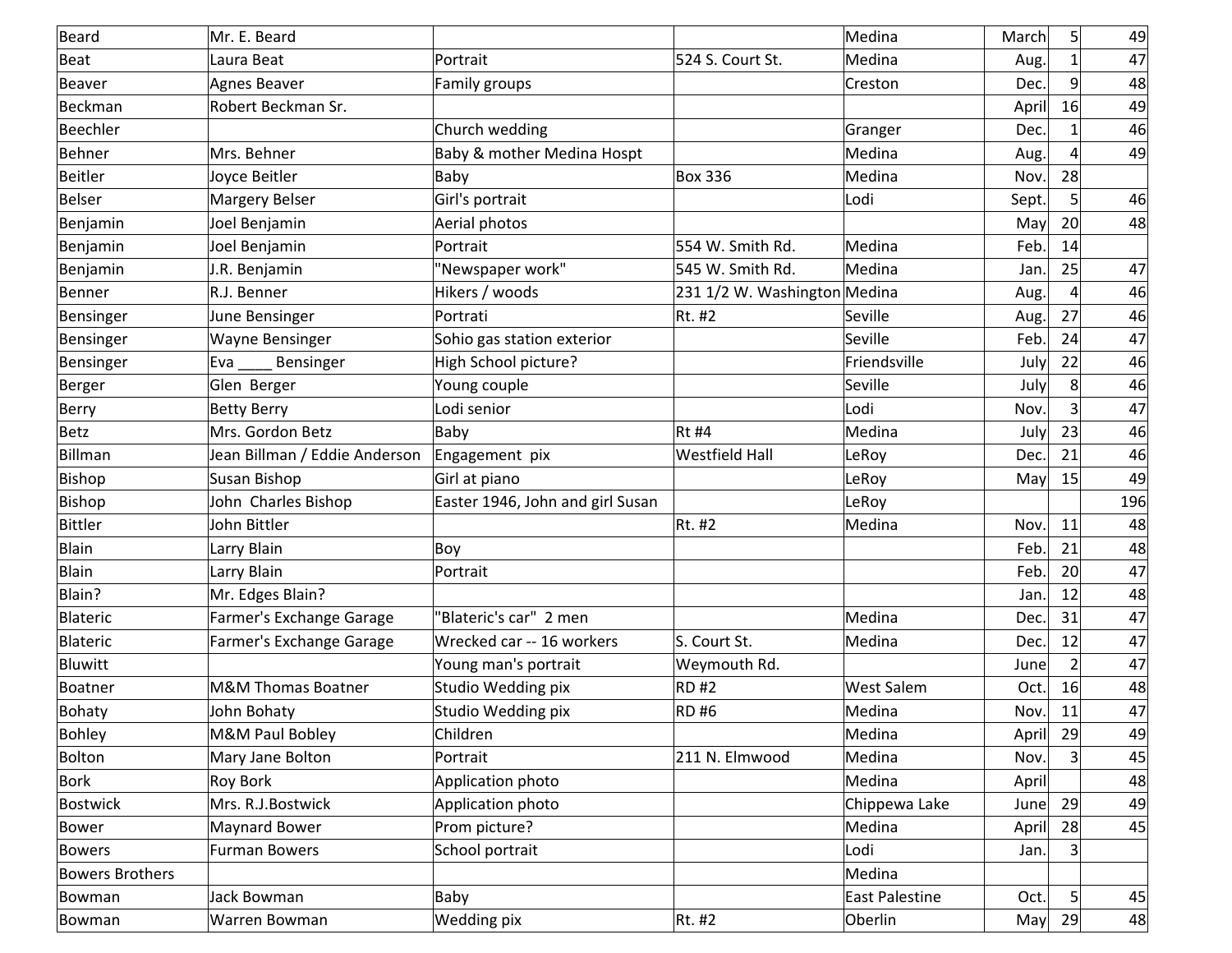| Bradfield           | Mrs. Lewis Bradfield  | Baby                          |                      | LeRoy            | Aug.  | 12              | 46 |
|---------------------|-----------------------|-------------------------------|----------------------|------------------|-------|-----------------|----|
| Bradley             | Irene Bradley         | Basketball tm. - Cheerleaders | RFD1                 | Wadsworth        | Oct.  | 31              | 47 |
| Branart?            | E.L. Branart?         | ID photo                      |                      | Lodi             | Sept. | 27              | 49 |
| Breitnall           | H.L. Breitnall        | Political picture             | Rt. #6               | Medina           | Nov.  | 24              |    |
| Brewer              | David Brewer          | Church wedding                | 218 E. North St.     | Medina           | Dec.  | 26              | 47 |
| Briar               | Mr. R.H. Briar        | ID photo                      | 822 E. 73rd St.      | Cleveland        | Dec.  | $\mathbf{1}$    | 48 |
| Bricker             | Homer Bricker         | Portrait                      |                      | Medina           | Dec.  | 11              | 48 |
| <b>Briggs</b>       | <b>Gordon Briggs</b>  | Children                      |                      |                  | June  | 18              | 49 |
| <b>Briggs</b>       | <b>Gordon Briggs</b>  | Baby                          |                      |                  | April | 3 <sup>1</sup>  | 49 |
| <b>Briggs</b>       | <b>Gregg Briggs</b>   | Baby                          |                      |                  | Dec.  |                 | 48 |
| Bright              | Miss B. Bright        | Y-teen dance / Joan and date  |                      | Medina           | April | 30 <sup>l</sup> | 49 |
| <b>Brine Family</b> | M&M Brine             | Ruth Schneider daughter       | 413 E. North St.     | Medina           | Feb.  | 27              | 49 |
| Brinker             | Mrs. Ermin Brinker    | Baby                          | Rt. #3               | Medina           | April | 21              | 47 |
| Brittner            | Mrs. Brittner         | Wedding                       |                      |                  |       |                 |    |
| Brodt               | M&M Ralph Brodt       | Couple and daughter           | <b>Family Groups</b> | Litchfield       | Jan.  | 29              | 49 |
| Bryant              | "Bryant Bros."        | ID photo                      | <b>Box 574</b>       | Lodi             | Jan.  | 31              | 49 |
| Buchanan            | M&M John Buchanan     | Baby                          |                      | Medina           | Nov.  | $\overline{7}$  | 49 |
| Buchanan            | Belva Buchanan        | Application photo             | Rt. #3               | Medina           | Jan.  | 30 <sup>°</sup> | 48 |
| Burkett             | <b>Clair Burkett</b>  | ID photo                      |                      | Medina           | April | 6 <sup>1</sup>  | 49 |
| Burkly?             | Don Burkly?           | Wedding                       | RD <sub>5</sub>      | Medina           |       |                 |    |
| Burnett             | Lawrence Brunette     | Mother & children             |                      | Columbia Station |       |                 | 49 |
| Burnett             | Allen Burnett         | Boy                           |                      | Medina           | March | 8               | 50 |
| Burns               | E.W. Burns            | Young man & woman             | 420 E. Smith Rd.     | Medina           | Nov.  | 8 <sup>1</sup>  |    |
| Bushman             | Mrs. Julius Bushman   | 3 little girls                | Rt. #5               | Medina           | Nov.  | 29              |    |
| Butler              | Mrs. Vrabel? Butler   |                               | 530 W. Mill St.      | Medina           | Dec.  | $\overline{2}$  |    |
| Butler              | J.H. Butler           | c/o Wm. Arbruster             | Lafayette Rd.        |                  | Oct.  | 21              | 47 |
| Byrd                | Lois Byrd             | Portrait, dance, gym class    | 120 E. Smith Rd.     | Medina           | July  | 21              | 46 |
| Cadjou?             | Janet Cadjou?         | Portrait -- Graduation?       |                      |                  | Aug.  | 14              | 48 |
| Campfield           | Mrs. Mable Campfield  | Portrait                      |                      | Brunswick        | June  |                 | 49 |
| Canfield            | Ray Canfield          | Portrait                      | Rt. #6               | Medina           | Dec.  | 14              | 45 |
| Carerley?           | Geo. Carerly?         | Application photo             |                      | Medina           | May   | 21              | 49 |
| Caris               | <b>Warren? Carris</b> |                               |                      | Medina           | Dec.  |                 | 46 |
| Carter              | <b>Ralph Carter</b>   | 2 Boys in Band uniforms       |                      |                  | Dec.  | 3               | 49 |
| Carter              | Ralph Carter          | "Math" to Lodi High School    |                      |                  |       |                 |    |
| Casey               | <b>Albert Casey</b>   | Soldier & brother             | 222 W. North         |                  | Oct.  | 31              | 45 |
| Cash                | Robert Cash           | $2$ boys                      |                      | Mansfield        | Dec.  | 4               | 49 |
| Cash                | M&M Robert Cash       | Baby                          |                      | Mansfield        | Nov.  |                 | 49 |
| Casper              | Miss Joan Casper      | Young woman                   | Rt. #4               | Medina           | Jan.  | 24              | 50 |
| Cegagna             | Flora Cegagna         | Portrait                      | 531 W. Court St.     | Medina           | June  |                 | 46 |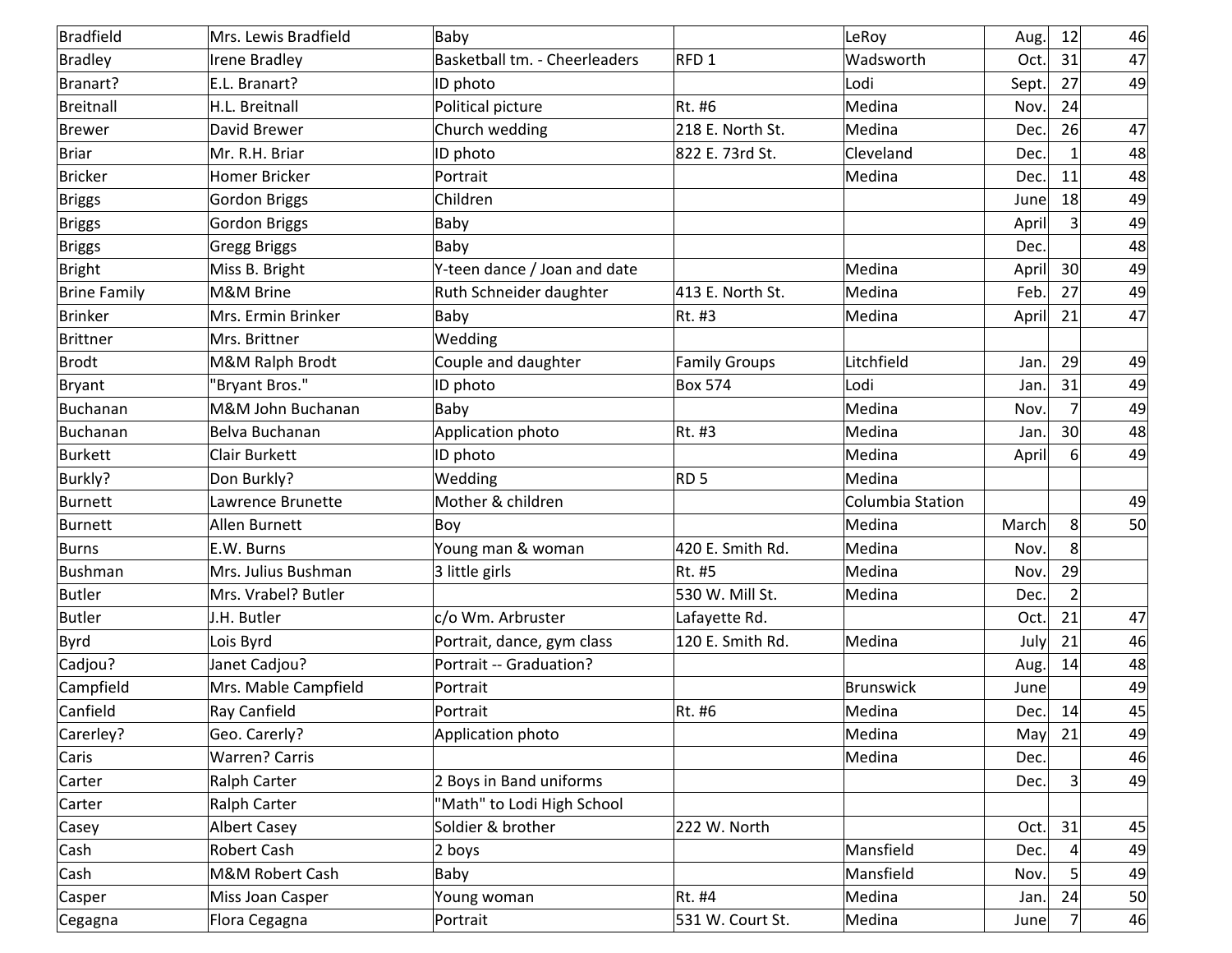| Cegagna     | Flora Cegagna                 | Pix of military man                | 531 W. Court St.  | Medina           | Dec.  | 18                     | 46 |
|-------------|-------------------------------|------------------------------------|-------------------|------------------|-------|------------------------|----|
| Chandler    | <b>Fred Chandler</b>          | Christmas family pix -- 12         |                   |                  |       |                        | 38 |
| Chandler    |                               | ID photo -- man                    |                   |                  |       |                        |    |
| Chandler    | Mrs. Bork? Chandler           | Portrait                           |                   | Medina           | Aug.  | 12                     | 49 |
| Charlton    | <b>Jack Charlton</b>          | Prom couple?                       | Rt. #2            | <b>Brunswick</b> | May   | $\overline{3}$         | 47 |
| Charton?    | <b>Jack Charton</b>           | Wedding                            |                   | Brunswick        | May   | 26                     | 47 |
| Chatham H.S |                               | Class pix / #8 BB player           |                   |                  |       |                        |    |
| Chatham H.S |                               | Class pictures                     |                   |                  |       |                        |    |
| Chatterbox  | Chatterbox Inn                | Team picture c/o Phil Scherer      | 125 N. Court      | Medina           | Jan.  | 18                     | 47 |
| Chodera     | <b>Bob Chodera</b>            | ID photo                           |                   | Hinckley         | Sept. | 29                     | 49 |
| Clapp       | Margaret Clapp                | Portrait                           |                   | Spencer          | Oct.  | 3                      | 49 |
| Clapp       | Children                      |                                    | $Rt$ #2           | Spencer          | April | 12                     | 46 |
| Clark       | Jim Clark                     | Man and woman                      | 312 N. Court      | Medina           | Aug.  | 21                     | 48 |
| Clark       | Norma Clark                   | Portrait                           |                   | Medina           | Sept. | 13                     | 47 |
| Clark       | A. Bruce Clark                | Application photo                  |                   | Medina           | July  | 31                     | 47 |
| Clement     | <b>Harold Clement</b>         | ID photo                           |                   |                  | Sept. | 28                     | 49 |
| Cleveland   | Laura Cleveland               | Baby girl at 14 months             |                   |                  | Oct.  | 14                     | 50 |
| Clifford    | <b>Guyles Clifford</b>        | Boy                                | Rt.5              | Medina           |       |                        |    |
| Clifford    | Mrs. Clifford                 | Funeral home flowers?              |                   | Chatham          | July  | 19                     | 47 |
| Clive       | Norman Clive                  | Portrait                           |                   | Strongsville     | April | $\boldsymbol{\Lambda}$ | 46 |
| Clouse      | Virginia Clouse               | Young woman                        |                   | Lodi             | Nov.  | 3                      | 47 |
| Clover      | <b>Frank Clover</b>           | Lodi grad                          |                   | Lodi             | Nov.  | $\overline{3}$         |    |
| Codding     | Mrs. C.B. Codding             | 3 children                         | <b>Box 104</b>    | Copley           | Nov.  | $\overline{2}$         | 46 |
| Codding     | Mrs. Loren Codding            | Baby                               | Rt. #4            | Medina           | Jan.  | 24                     | 50 |
| Colburn     | Ella Mae                      | <b>Graduation?</b>                 | 426 E. Friendship | Medina           | June  | 11                     | 47 |
| Cole        | Lois Cole                     | Young woman's portrait             |                   | Medina           | Nov.  | 5                      | 49 |
| Condey      | Neattie Sue Condey            | Baby                               | Medfair Hts.      | Medina           | June  | 3                      | 46 |
| Condreu     | Elberta Condreu               | Sailor                             |                   | Medina           | Aug.  | 9                      | 49 |
| Conlin?     | Diana Conlin                  |                                    | 119 N. East St.   |                  | May   | 15                     | 49 |
| Cools?      | <b>Winnifred Cools?</b>       | Small girl                         |                   | Seville          | May   | 22                     |    |
| Cousino     | Curtis Cousino / Mary Ferrell | <b>Wedding / Chatham Methodist</b> |                   | Chatham          | July  | 20 <sub>l</sub>        | 46 |
| Cox         | M&M Cox                       | c/o M. Simmon                      | RD <sub>6</sub>   | Medina           | Oct.  | 14                     | 49 |
| Cox         | Mr. Cox                       | Principal W. Richfield School      |                   | Brunswick        | June  | 16                     | 49 |
| Cox         | J.D. Cox                      | Portrait                           |                   | Sharon Center    | Oct.  | 25                     | 46 |
| Crane       | <b>Robert Crane</b>           | Wedding                            |                   | LeRoy            | July  | $\overline{2}$         | 46 |
| Crawford    | Mrs. Crawford                 | Family groups                      |                   | Seville          | April | 21                     | 46 |
| Creston     | <b>Community Sale</b>         | Livestock sale                     |                   | Creston          | July  | 8                      | 46 |
| Crosby      | John W. crosby                | Baby                               | Rt. #1            | Lodi             | Nov.  | 11                     |    |
| Crosby      | Mrs. T.C. Crosby              | Baby                               | Rd. #1            | Lodi             | Nov.  | 18                     | 46 |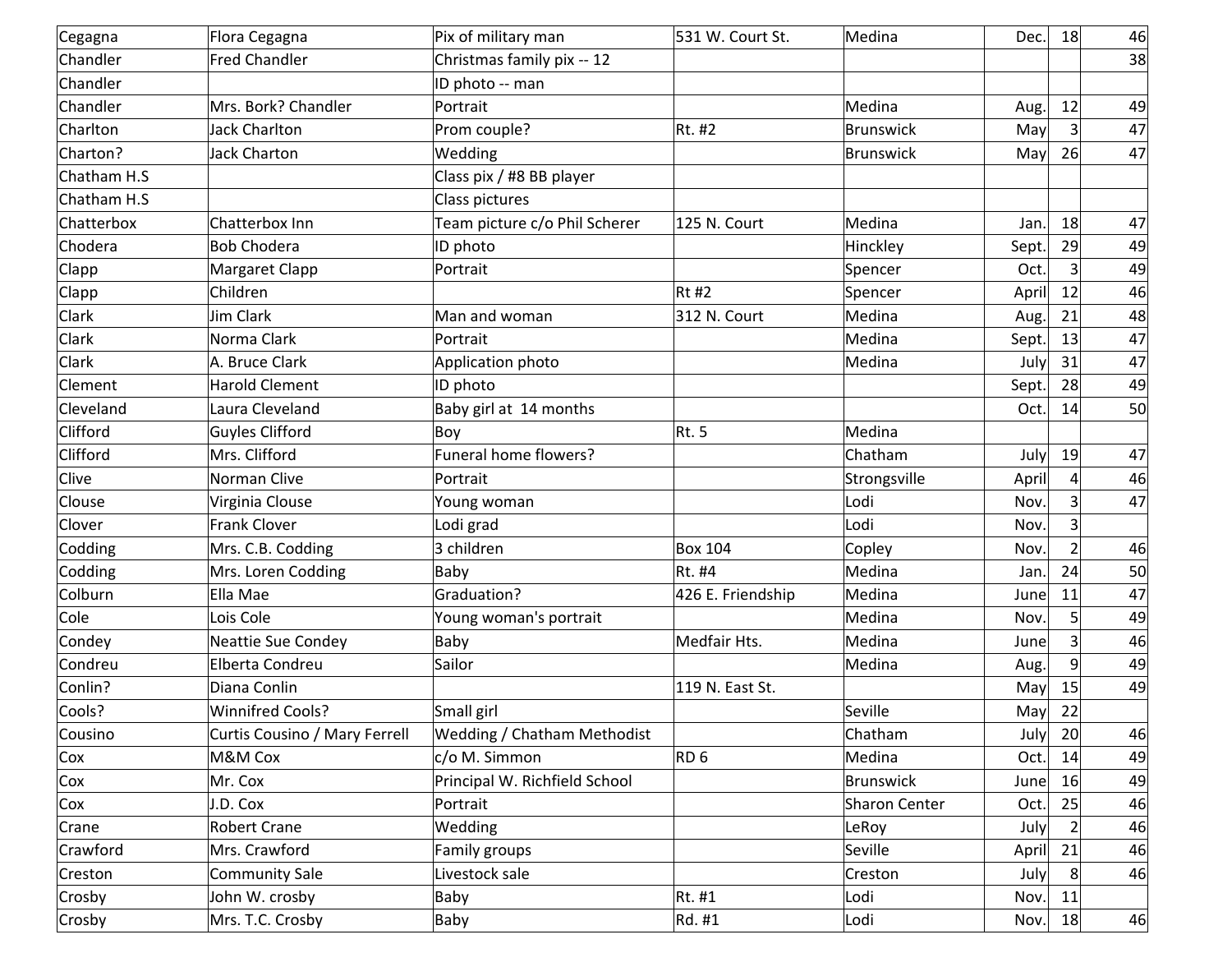| Crum            | Glen Crum                      | Baby girl                        |                       |                    | May   | 8 <sup>2</sup>  |    |
|-----------------|--------------------------------|----------------------------------|-----------------------|--------------------|-------|-----------------|----|
| Curis?          | <b>Rachel Curis?</b>           | Girl at piano                    | 433 W. Liberty St.    |                    | May   | 15              | 49 |
| Dague           | Shirley? Dague                 | Young woman                      | Moulton Hall, KSU     | Kent               | Nov.  | 29              |    |
| Dague           | Virginia Dague                 |                                  | 118 Grant             |                    |       |                 |    |
| Davis           | Mrs. Landry? Davis Jr.         | Mother-daughter pix?             | <b>Box 333</b>        | Premont, Tex       | June  | 23              |    |
| Davis           | Mrs. Leona Davis               | Baby                             | Rt. #5                | Medina             | Feb.  | 14              | 46 |
| Davis           | Jean Davis                     | Young woman                      |                       | Medina             | April | 20 <sup>°</sup> | 46 |
| Davis           | Z.N. Davis                     | Graduation picture               | 139 N. Broadway       | Medina             | Jan.  | 18              | 47 |
| Davis           | Jean Davis                     | Young woman                      | 139 N. Broadway       | Medina             | Feb.  | $\overline{2}$  | 46 |
| Davis           | <b>William Davis</b>           |                                  |                       | Westfield          | May   |                 | 49 |
| Davis / Hay     | Z.N. Davis & Boby Hay          | Teen dance / 2 couples           |                       | Medina             | May   |                 | 49 |
| Dean            | Mrs. A.V. Dean                 | Portrait                         | <b>Remsen Corners</b> | Medina             | June  | 20 <sup>1</sup> | 49 |
| Deeuese?        | Mrs. E.E. Deeuese              | Woman's portrait                 | S. Broadway           | Medina             | Dec.  |                 | 48 |
| Deitrich        | Mrs. Rose D. / Litchfield Sch. | 1st grade circus & class         |                       | Litchfield         | Nov.  | 30 <sup>2</sup> | 48 |
| Demcyk          | Ray Demczyk                    | Wedding                          |                       | Medina             | Dec.  | 27              | 48 |
| Deneen          |                                | Wedding                          |                       |                    |       |                 |    |
| Detweiler       | Melvin Detweiler               | Wedding                          |                       | Rittman            |       |                 |    |
| Detwilder       | M&M Robert. Detwilder          | Wedding                          |                       | Seille             | July  | 31              | 48 |
| Devier          | Jack Devier                    | Portrait                         | 316 N. Court St.      | Medina             | Dec.  | $\overline{7}$  | 45 |
| Dircks?         | C.J. Dircks                    | Wedding                          |                       | Homerville         | Sept. | $\overline{a}$  | 46 |
| Dorland?        | M&M Buster Dorland?            | Wedding                          |                       | LeRoy              | July  | 31              | 48 |
| Driebelbis      | Miss Margaret Driebelbis       | H.S. picture                     |                       | Medina             | Nov.  | 30 <sup>2</sup> | 48 |
| Druck?          | Jackie Druck"                  | Young woman                      |                       | Lodi               | May   | 2               | 47 |
| Duke            | O.C. Duke                      | 1st Baptist Church outside shots |                       | Medina             | June  | 10 <sup>1</sup> | 46 |
| Dye             | Frances Dye                    | Young woman                      | 218 N. Jefferson      | Medina             | Sept. |                 | 46 |
| Eckhart         | Jean Eckhart                   | Portrati                         | Grafton Rd.           | <b>Valley City</b> | July  |                 | 47 |
| Edwards         | <b>Claude Edwards</b>          | ID photo                         |                       | Medina             | May   |                 | 49 |
| Edwards         | Josephine Edwarns              |                                  |                       | Medfair            |       |                 |    |
| <b>Effinger</b> | Jane Effinger\                 | Baby                             |                       | Medina             | Nov.  |                 | 48 |
| Effinger        | Mrs. Norman Effinger           | Children Jane & Sue              |                       | Medina             |       |                 |    |
| Egermayer       | Mrs. G.W. Egermayer            | Baby                             |                       | Brunswick          | Dec.  | 9               |    |
| Englemann       | Mrs. Matt Englemann            | Girl                             | Homestead             | Medina             | June  | 6               | 46 |
| Ensign          | Margret (sic) Ensign           | Portrait                         | 151 S. Broadway       | Medina             | Sept. |                 | 46 |
| Erb             | Lawrence Erb                   | Studio Wedding pix               | <b>Rt. 3</b>          | Medina             | Jan.  | 24              | 48 |
| Escott?         | Edith G. Escott                | Portrait                         | 344 E. Washington     | Medina             | April | $\overline{7}$  | 47 |
| Estill          | Ervin Estill                   | Portrait                         |                       | Chippewa Lake      | March | 30 <sup>2</sup> | 46 |
| Ewing           | J.B. Ewing                     | Husband and wife                 | 304 E. Union          | medina             | Dec.  | 15              | 45 |
| Eyman           | Mrs. Eyman                     | Baby                             | 520 W. Smith          | Medina             | Dec.  | 23              | 47 |
| Failer          | Carl Failer                    | Wedding                          | <b>Box 163</b>        | Medina             | Sept. | 14              | 46 |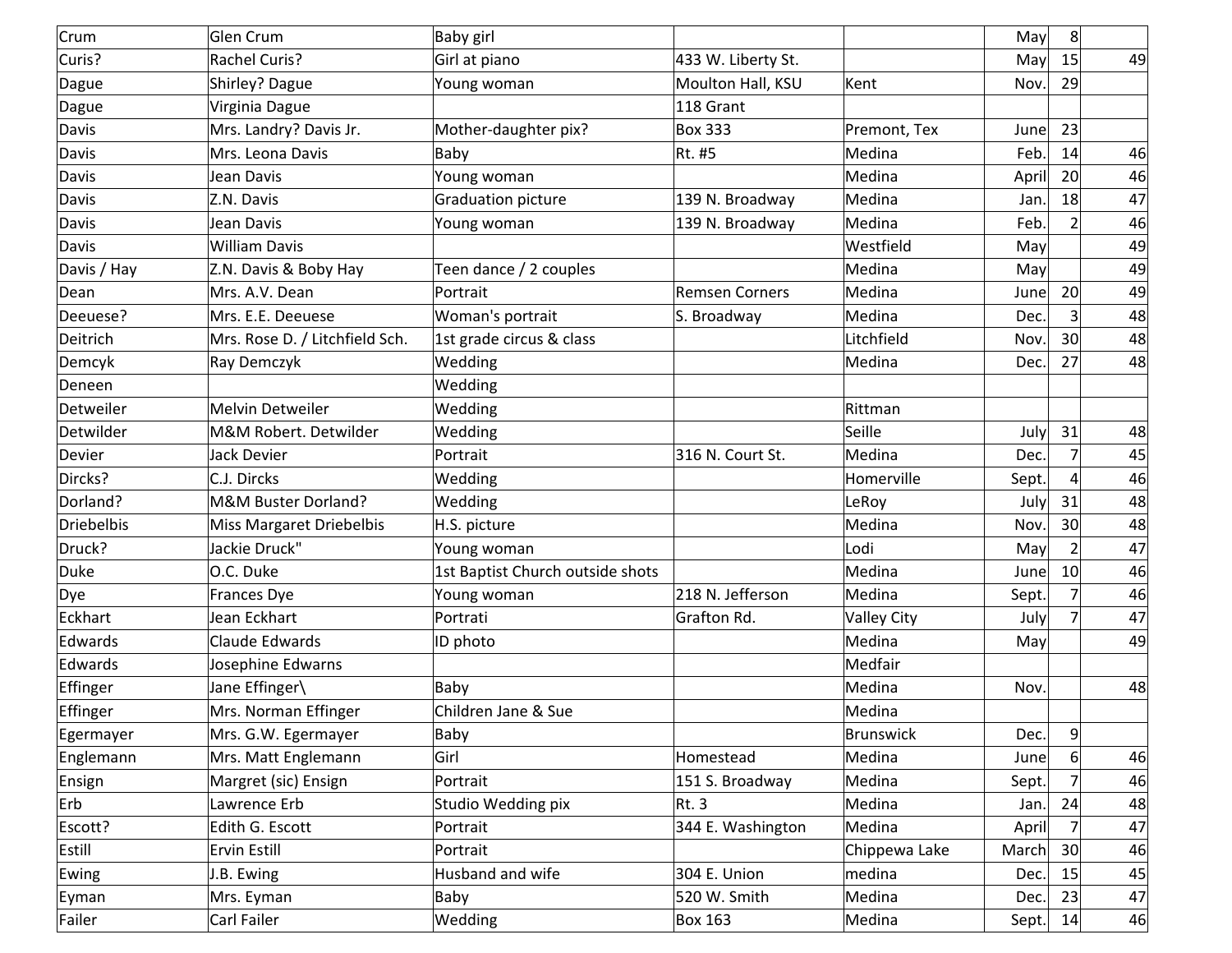| Failor/Tolaro/Lucas |                        | Pix of 3 men              |                   |                   |       |                 |    |
|---------------------|------------------------|---------------------------|-------------------|-------------------|-------|-----------------|----|
| Fallsview Inn       | <b>Chet Bailey</b>     | Lakeview Inn pix.         |                   | Chippewa Lake     | July  | $\overline{9}$  | 48 |
| Fargo               | Mrs. Alex Fargo        | Baby                      |                   | Brunswick         | July  | 16              | 46 |
| Farnsworth          | W. Farnsworth          | ID photo                  |                   | Medina            | Sept. | 27              | 49 |
| Fasnacht            | M&M John Fasnacht      | Boy                       | RD#1              | Medina            | Feb.  | 7               | 49 |
| Fasnacht            | M&M John Fasnacht      | Boy                       | RD#1              | Medina            | Feb.  | 26              | 49 |
| Feesler             | Jeannette Feesler      | Graduate                  | <b>Box 264</b>    | Seville           | May   | 22              |    |
| Fergorson           |                        | <b>Terminal Taxi</b>      |                   |                   | April | $\overline{9}$  | 49 |
| Fetzer              |                        | 8 month old baby          | #2 Aldium Rd.     | Berea             | Feb.  | 25              | 49 |
| Fetzer              | M&M Christ Fetzer      | Baby                      |                   | Berea             | Jan.  |                 | 49 |
| Few                 | <b>Bert Few</b>        | Application photo         |                   | Medina            | Feb.  | 25              | 49 |
| Few                 | <b>Bert Few</b>        | Application photo         |                   | Medina            | March | $\Delta$        | 48 |
| Fields              |                        | Application photo         |                   | Medina            | Sept. | $\overline{6}$  | 49 |
| Flanagan            | Vera Flanagan          | Lodi grad                 |                   | Lodi              | Nov.  | 13              |    |
| Fleming             | <b>Ruth Fleming</b>    | Woman                     | 219 E. Washington | Medina            | Aug.  | 20 <sup>2</sup> | 47 |
| Flynn               | Faith Flynn            | Woman                     |                   | Medina            | Oct.  | 13              | 48 |
| Ford                | Thomas Ford            | Daughter's graduation pix |                   |                   | June  |                 | 51 |
| Foskett             | Mary Lou Foskett       | Portrait                  |                   | Medina            | March |                 | 49 |
| Foskett             | Mary Lou Foskett       |                           | Lafayette Rd.     | Medina            | March | 4               | 49 |
| Fosnight            | J. Fosnight            | Baby                      | Rt. #1            | Medina            | Oct.  | $\vert$         |    |
| Fouse               |                        | Baby                      | 420 S. Court      | Medina            | Dec.  | 6               | 45 |
| Francisco           | Mrs. John Francisco    | Studio Wedding pix        | Rt. #1            | Medina            | Jan.  | 17              | 48 |
| Frase               | <b>Wade Frase</b>      | Studio Wedding pix        | Rt. #1            | Seville           | Sept. | 20 <sup>°</sup> |    |
| Fraumbaugh          | <b>Bill Fraumbaugh</b> |                           |                   |                   | June  | 20 <sup>°</sup> | 49 |
| Fraumbaugh          | Mrs. Bill Fraumbaugh   |                           |                   |                   | June  | 20              | 49 |
| Frazier             | Elmo Frazier           | Baby                      |                   | Seville           |       |                 |    |
| Frazier             | Q.D. Frazier           | Telegraph Office exterior |                   |                   | Nov.  | 23              | 45 |
| Frazier             | Q.D. Frazier           | Baby                      | 651 Oak St.,      | Medina            | Sept. | 25              | 47 |
| Frederick           | Mrs. Carl Frederick    | Woman                     | Rt. #6            | Medina            | June  | 9               | 46 |
| Freese              | <b>Margaret Freese</b> | Portrait                  |                   | Medina            | Sept. | 27              | 48 |
| French              | Earl French            | Family groups             | Rt. #2            | Medina            | June  | 3 <sup>1</sup>  | 46 |
| Frisch              | <b>Gerald Frisch</b>   | Wedding                   |                   | Attica, Ohio      | June  | 8               | 46 |
| Frost               | Vera Frost             | Young woman               |                   |                   |       |                 |    |
| Fuller              | Glen Fuller            | <b>Baby girl</b>          | $RD$ #2           | Medina            | Jan.  | 29              | 46 |
| Fullerton           | M.H. Fullerton         | Girl                      | Weymouth Rd.      | Medina            | May   | 26              | 47 |
| Fulton              | <b>Mongs Corners</b>   | Sohio gas station         |                   |                   | March | 8               | 46 |
| Fulton              | <b>Fulton Family</b>   | Parents, 2 girls          | $RT.$ #1          | Meding            | Dec.  | 8               | 45 |
| Furse               | <b>Herbert Furse</b>   | Father and baby           | 527 Edgar Rd.     | Webster Grove, Mo |       |                 |    |
| Gallagher           | L. Gallagher           | Older woman               | <b>Rte. #5</b>    | Medina            | Aug.  | 31              | 46 |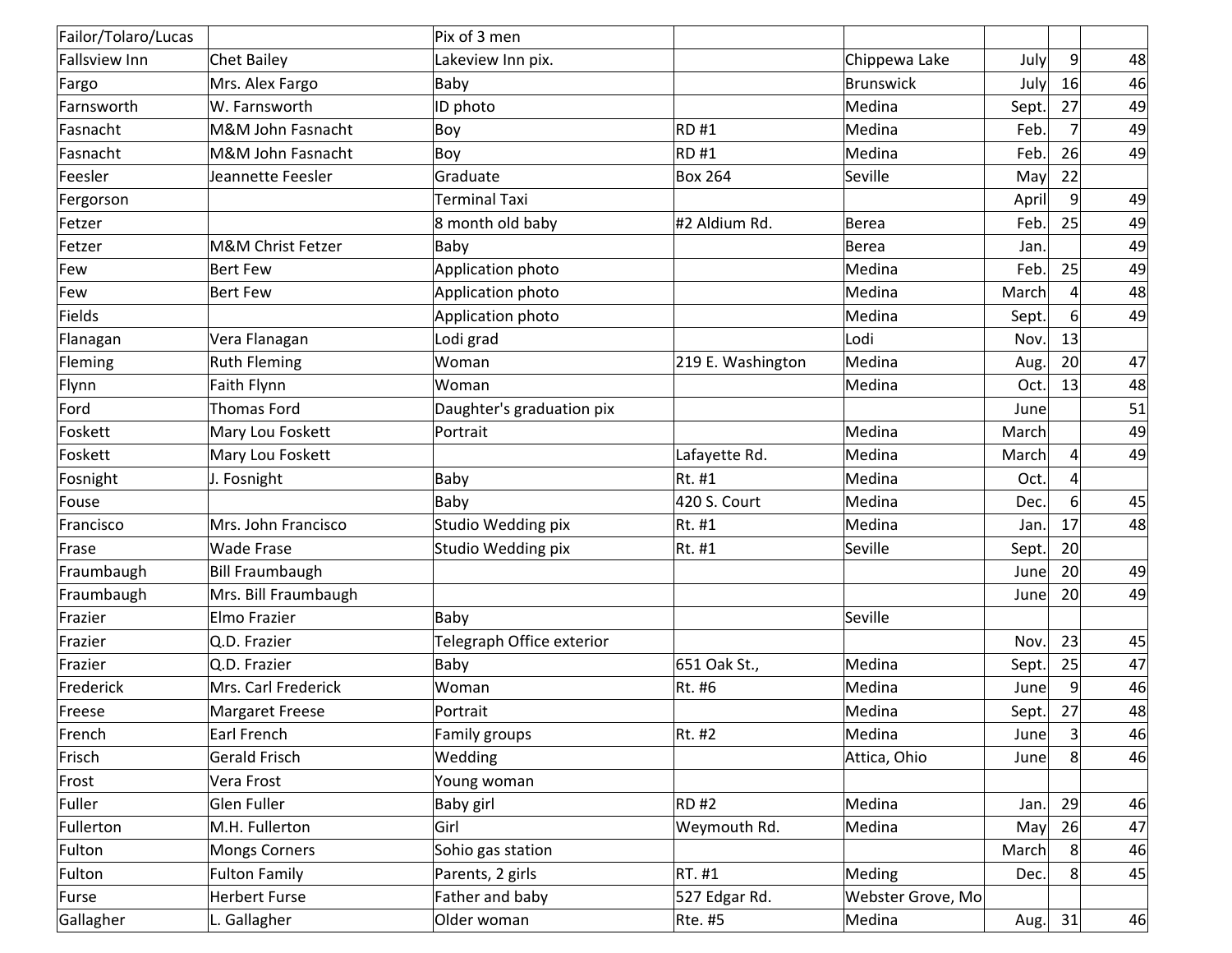| Ganyard             | Cal Ganyard                    | Home wedding                    |                   | Medina             | June  | 14              | 47 |
|---------------------|--------------------------------|---------------------------------|-------------------|--------------------|-------|-----------------|----|
| Gardner             | <b>Chuck Gardner</b>           | Man in Army uniform             | 560 S. Court      | Medina             | April | 3               | 48 |
| Gardon              | Mrs. Allen Gardon              | Baby                            | 195 S. Main st.,  | Creston            | Feb.  | 7               | 48 |
| Garlak              | <b>Bob Garlak</b>              | Navy discharge papers           |                   | Brunswick          | July  | 25              | 46 |
| Gates               | <b>Melvin Gates</b>            | Baby                            | Rt. #1            | Brunswick          | Dec.  | 15              | 45 |
| Gehring             | John Gehring                   |                                 |                   | Medina             | May   |                 | 49 |
| Geisinger           | M&M Howard Geisinger           | Baby                            |                   | Medina             | Oct.  | 27              | 49 |
| Geiss               | Webert C. Geiss                | Studio Wedding pix              | Rt. #1            | Brunswick          | Jan.  | 12              | 47 |
| Geit / Knepp        | Robt. J. Giet--Phyllis Knepper | Wedding                         |                   |                    |       |                 |    |
| Gelb                |                                | Baby girl                       |                   | Chippewa Lake      |       |                 |    |
| Gerspacher          | Norman Gerspacher              | Application photo               | Rd. #1            | Medina             | July  | 28              | 47 |
| Gerspacher          | Elmer Gerspach                 | Church wedding                  |                   |                    | Oct.  | 30              | 48 |
| Gibbs               |                                | Man's portrait                  |                   | Medina             | Feb.  | 28              | 45 |
| Gibbs               | Mr. Gibbs                      | Portrait                        |                   | Medina             |       |                 |    |
| Gibbs               | Gibbs Motors (Chevy)           | 22 workers in front of business |                   |                    | Dec.  | 24              |    |
| Gibbs reunion       |                                |                                 |                   |                    | Aug.  | 3 <sup>2</sup>  | 47 |
| Giesinger           | <b>Eldon Geisinger</b>         | ID photo                        |                   | Chatham            | Sept. | 7               | 49 |
| Gill                | M&M John Gill                  | Portrait of couple              |                   | Medina             | Nov.  |                 | 49 |
| Goodyear            | Graydon H. Goodyear            | Wedding                         |                   | LeRoy              | June  | 11              | 46 |
| Gordon              | Mrs. Walter Gordon             |                                 | W. Smith Rd.      | Medina             | May   | 6               | 46 |
| Gordon              |                                | Baby / reorder pix              |                   |                    | June  | 7               | 46 |
| Gordon              | Wilda Gordon                   | Young woman                     | <sub>RFD</sub> #3 | Medina             | July  | 26              | 46 |
| Gorfiddo            | Augie Gorfiddo                 | Church wedding                  |                   | Medina             | Feb.  | 14              | 47 |
| Gorfiddo / Letterly |                                | Wedding / not Augie G.          |                   |                    |       |                 |    |
| Gorfido             | Pete Gorfido                   | Church wedding                  |                   |                    | May   | 10 <sup>1</sup> |    |
| Gorfido             |                                | Baby                            |                   | Medina             | April | 24              | 46 |
| Gorham              | Dick Gorham                    | Portrait                        |                   | LeRoy              | March | 27              | 48 |
| Gory                | Joe Gory                       | ID photo                        | RD#1              | Litchfield         | Jan.  | 22              | 49 |
| Graff               | H.H. Graff                     | Family                          |                   | Medina             | April | 20              | 46 |
| Granger             | Granger Board of Ed.           | Granger Twp. School exterior    |                   | Granger            | Dec.  | 27              | 47 |
| Granyard            | Calvin Granyard                | Graduation?                     | Rt. #1            | Medina             | Feb.  | 3 <sup>2</sup>  | 47 |
| Gravbrovac          | George Gravbrovac              |                                 |                   | Medina             | March | 31              | 46 |
| Gravbrovac          | George Gravbrovac              | Family--4 adults, 3 kids        | 228 N. Huntington | Medina             | April | 13              | 46 |
| Greve               | Lawrence Greve                 | Man and woman                   |                   | Chippewa Lake      | Dec.  | 11              | 49 |
| Grieve              |                                | Man's portrait                  | RFD               | Spencer            |       |                 |    |
| Griffin             | D.A. Griffin                   | Wedding                         |                   | <b>Valley City</b> | May   | 21              | 46 |
| Griffin             | Mrs. Donald Griffin            | Baby                            |                   | Valley City        | Dec.  | 5 <sup>2</sup>  |    |
| Gross               | George F. Gross                | Man's portrait                  |                   |                    |       |                 |    |
| Gross               | <b>Howard Gross</b>            | Man's portrait                  |                   |                    |       |                 |    |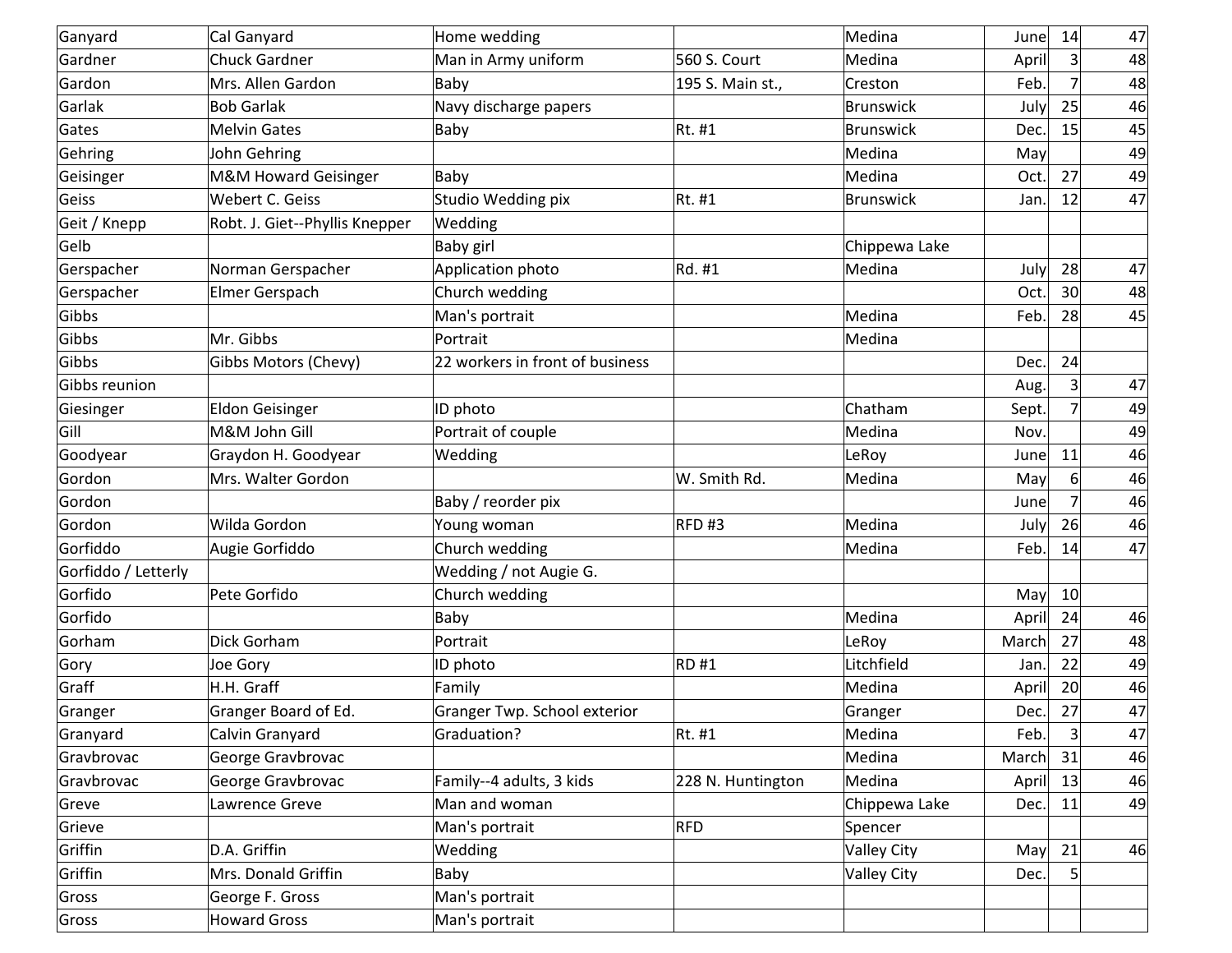| Gross            | <b>Howard Gross</b>      | Man                           |                     | Medina             | June  | 20 <sup>°</sup> | 44 |
|------------------|--------------------------|-------------------------------|---------------------|--------------------|-------|-----------------|----|
| Gross            | George F. Gross          | Man                           |                     | Erhart             | June  | 21              | 44 |
| Grossenbacher    |                          | Baby                          | Rt. #3              | Granger            | Nov.  | 23              | 45 |
| Gunder           | Jay & Stella Gunder      | Christmas cards               |                     | Chippewa Lake      | Nov.  | 24              |    |
| Gunkelman        | Lena Gunkelman           | Woman in wheelchair           | 230 W. Liberty      | Medina             | July  | 26              | 47 |
| Gunkelman        | <b>Edmund Gunkelman</b>  | 50th wedding anniv.           |                     |                    | Dec.  |                 | 48 |
| Gunkelman        | Amelia Gunkelman         | Older woman                   | Rt. #1              | Medina             | March |                 | 47 |
| Gunper           | Jan Gunper               | Child                         |                     | Chippewa Lake      | April | 8               | 46 |
| Haines           |                          | Anniversary?                  |                     | Litchfield         |       |                 |    |
| Halbert          | <b>Eddie Halbert</b>     |                               | <b>Tarry Tavern</b> |                    | Aug.  | 22              | 47 |
| Hall             | <b>Marvin Hall</b>       | Sailor uniform                |                     | Medina             | Oct.  | 15              | 45 |
| Hall             | <b>Marvin Hall</b>       | Sailor uniform                |                     | Medina             | Oct.  | 14              | 45 |
| Haller           | <b>Betty Haller</b>      | Lodi senior                   | Rt. #5              | Medina             | Dec.  | 20 <sup>°</sup> |    |
| Hammon           | Bonnie Hammon            | Child                         |                     | <b>Valley City</b> | March | 11              | 45 |
| <b>Handworks</b> | M&M Bob Handworks        | Church wedding                | E. Smith Rd.        | Medina             | Sept. | 18              | 48 |
| Hanshue          | Gene Hanshue             | Portrait                      | 544 W. Smith Rd.    |                    | Dec.  | 14              | 46 |
| Harrington       | M&M Don Harrington       | Baby                          |                     | Spencer            | April |                 | 49 |
| Harris           | Harris Poultry Farm      |                               |                     | Lodi               | Nov.  | 24              |    |
| Hart             | <b>Nelson Hart</b>       | Navy discharge papers         |                     | Medina             | April | 20              | 46 |
| Hartman          | Mrs. R. Hartman          | Poe School                    |                     |                    | May   | 31              | 47 |
| Harvey           | <b>Dolores Harvey</b>    | Portrait                      |                     |                    | Dec.  | $\overline{9}$  | 49 |
| Hastings         | Mrs. William Hastings    | $4$ -generation of women pix? | 431 E. North        | Medina             | Nov.  | 14              | 45 |
| Hawley           | Mrs. Robert Hawley       | Girls' pictures               |                     | LeRoy              | Jan.  | 25              | 47 |
| Hein             | Jeffrey Hein             | Baby                          |                     |                    | Jan.  | $\overline{3}$  | 48 |
| Hejduk           | Lenoid Hejduk            | Portrait                      | Rt#1                | Medina             | Aug.  | 31              | 46 |
| Hendershot       | Ray Hendershott          | Portrait                      | 524 W. Friendship   | Medina             | Aug.  | 11              | 47 |
| Hendricks        | M&M Lynn Hendricks       | <b>Wedding / Bride proofs</b> | 414 Wooster         | Lodi               | Jan.  | 24              | 48 |
| Hendrickson      | Mrs. Kenneth Hendrickson | Birthday Party - 2 babies     |                     | Medina             |       |                 |    |
| Hendushut        | Rev.? Hendushut          |                               | Rt#2                | Medina             | Feb.  | 1               | 47 |
| Henry            | John J. Henry Jr.        | Navy Honorable discharge      | <b>Rt #2</b>        | Spencer            | March |                 | 49 |
| Herkamp          | Rev. A. H. Herkamp       |                               |                     | <b>Valley City</b> |       |                 |    |
| Herkamp          | A.H. Herkamp             | Portrait                      | Lutheran Church     | <b>Valley City</b> | Feb.  | 23              | 46 |
| Herrington       | Mr. Herrington           | Portrait                      |                     |                    | Oct.  | 18              | 49 |
| Hewit            | Mrs. Hewitt              | Wedding                       |                     |                    | July  | 13              | 46 |
| Hickling         | <b>Ralph Hickling</b>    | Studio Wedding pix            |                     | Seville            | July  | 26              | 47 |
| Hickok Oil Col   | Medina Hi Speed          | $ 4 \text{ men} $             |                     |                    | May   | 13              | 48 |
| Higdon           | Charles L. Higdon        | portrait                      | RD #1               | Medina             | Aug.  |                 | 47 |
| Hightower        | Miss Elmira Hightower    | Portrait                      |                     | Medina             | Aug.  |                 | 49 |
| Hiltbrunner      | C.R. Hiltbrunner         | Wedding                       | 11 Union St.        | Greenwich          | June  | 29              | 45 |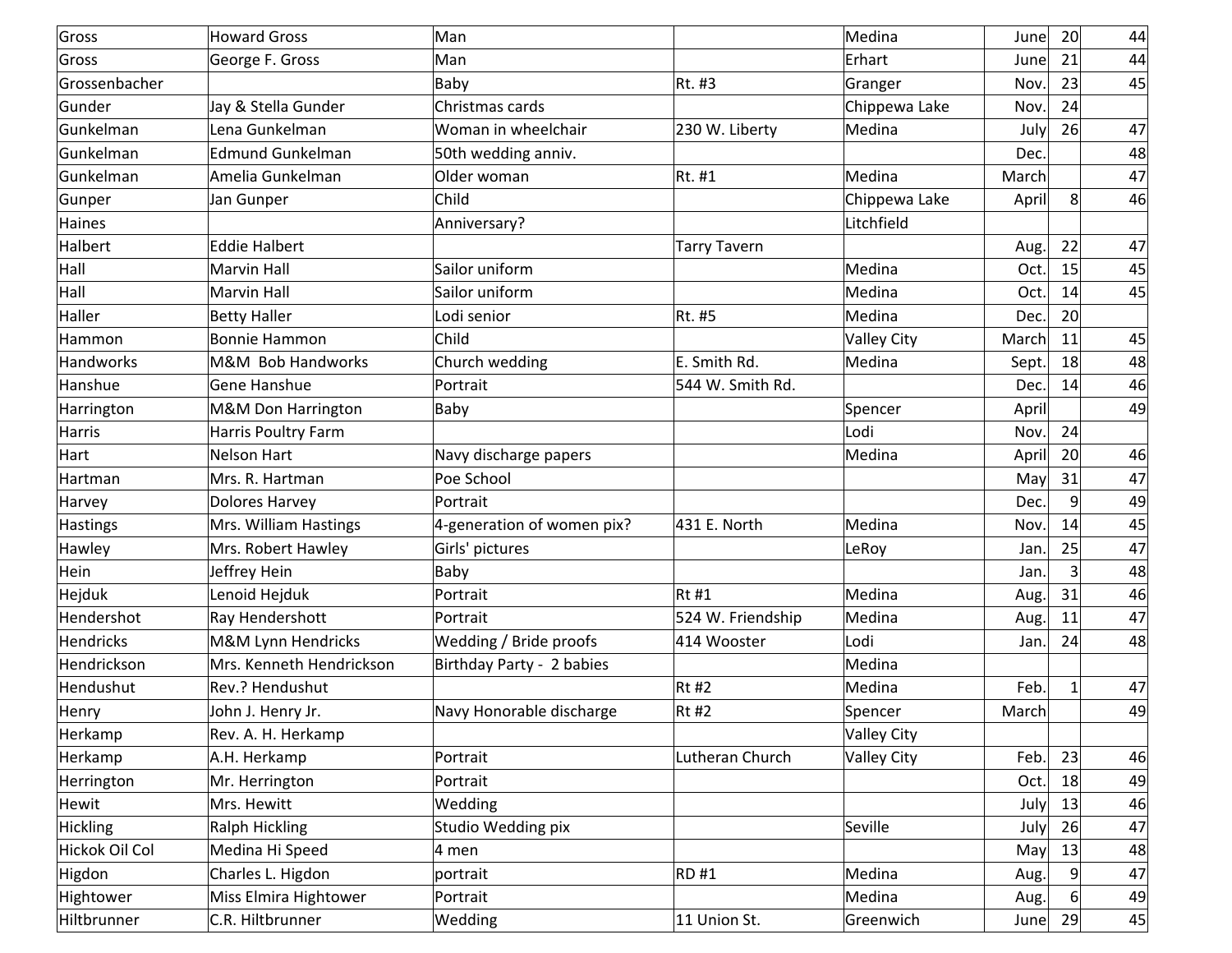| Hinckley H.S.     |                          | Basketball team, cheerleaders |                   |                    | April | 19             | 46 |
|-------------------|--------------------------|-------------------------------|-------------------|--------------------|-------|----------------|----|
| Hinkel            | <b>Dick Hinkel</b>       | School dance? 2 couples       |                   |                    | Feb.  | 22             | 47 |
| Hitzelberger      | Hiztelberger             | Wedding                       | 515 W. Liberty    | Medina             | Feb.  | 14             | 46 |
| Hitzelberger      | Clara Hitzelbergger      | Woman                         | 309 W. Friendship | Medina             | July  | 17             | 46 |
| Hlavsa            | <b>Ardes Hlavsa</b>      | Baby                          |                   | Chippewa Lake      | June  | 3              | 46 |
| Hobart            | <b>Mildred Hobart</b>    | Chippewa Lake/Lodi teacher    |                   |                    | March | $\overline{2}$ | 46 |
| Hockman           | Hershel Hockman          | Church wedding                |                   | Lodi               | Sept. |                | 47 |
| Hoddinott         | Miss Joan Hoddinott      | Y-teen dance / Joan and date  |                   | Medina             | April | 10             | 49 |
| Hoff              | Georgia Hoff             | Lodi senior                   |                   | Lodi               | Nov.  | 3              | 47 |
| Hoffman           | Rose Hoffman             | Baby                          | 217 Lafayette Rd. |                    |       |                |    |
| Hoffman           | Joyce Hoffman            | Application photo             | RD#2              | Medina             | July  | 25             | 47 |
| Hoffman           | Rose Hoffman             | Baby                          | 217 Lafayette Rd. |                    |       |                |    |
| Hogan             | Roy Hogan                | Church wedding                | 2448 Lawn Ave.    | KC, Mo.            | March | 27             |    |
| Holland           | <b>Holland Family</b>    | $4$ generations?              | E. Lafayette      | Medina             | March | 31             | 46 |
| Hollingsworth     | Glenn Hollingsworth      | Baby                          |                   | Clarksville        | Oct.  | 24             |    |
| Holly             | <b>Helen Holly</b>       | Portrait young woman          | RD                | Medina             | June  | $\overline{7}$ | 49 |
| Honeycutt         | Mr. Honeycutt            | Studio Wedding pix            | 2670 W. 41st St.  | Cleveland          | April | 27             | 46 |
| Honge             | D.E. Honge               |                               |                   | Lodi               | May   | 8              | 46 |
| <b>Hopkins</b>    | Crellin? Hopkins         | Wedding                       | Rt#3              | Medina             | Sept. | 28             |    |
| Hopkins           | Dean Hopkins             | Lodi senior                   |                   | Lodi               | Nov.  | 3              | 47 |
| Hopkins           |                          | Chauffer's license pix        | $Rt$ #1           | Spencer            | Jan.  | 17             | 45 |
| Horkey            | John Horkey              | Baby                          | Mill St.          | Medina             | Aug.  | 14             | 49 |
| Horlser           | Mrs. L. Horsler          | Baby                          | 310 W. Liberty    | Medina             | Aug.  | $\overline{2}$ | 46 |
| Hornan?           |                          | Political picture             |                   | Litchfield         | Dec.  | 11             | 46 |
| Horner            | <b>Delores Horner</b>    | Lodi senior                   |                   | Lodi               | Nov.  | $\overline{3}$ | 47 |
| House             | Lyman House              | Baby                          |                   | Medina             | March | 8              | 49 |
| House             | <b>Eloise House</b>      | Portrait                      |                   | Lodi               | Nov.  | 3              | 47 |
| Houseworth        | <b>Stanley Housworth</b> | Parents, six kids             |                   |                    |       |                |    |
| Houston           | Don W. Houston           | Lodi senior                   |                   | Burbank            | Nov.  | 13             | 45 |
| Houston           | Mrs. W.E. Houston        | Baby                          |                   | <b>Valley City</b> | Feb.  | 20             | 47 |
| Hudecek           | M&M T.J. Hudecek         | Church wedding                | 6715 Wilber Ave.  | Parma              | Dec.  |                | 48 |
| Hurd              | Pamley Hurd              | Girl                          |                   | Medina             | June  | 9              | 49 |
| Hurd              | H.J. Hurd                | ID photo                      |                   | Medina             | March |                | 49 |
| <b>Hutchins</b>   | <b>Howard Hutchins</b>   | Portrait                      | 524 W. Smith Rd.  |                    | Jan.  |                | 47 |
| Huttinger         | Don Huttinger            | Baby @ 4 months               |                   | <b>Valley City</b> | June  | 27             | 49 |
| Hyars?            | Ann Hyars                | Negative of three men         |                   |                    |       |                |    |
| Hylcus?           | Ann Hylcus?              | Girl                          |                   | Medina             | Jan.  | 12             | 45 |
| Imhoff            | Harvey Imhoff            | Wedding                       |                   | 168 Rittman        | June  | 15             | 46 |
| <b>IOOF Lodge</b> |                          | 7 women                       |                   | Medina             | May   | 5 <sup>2</sup> | 49 |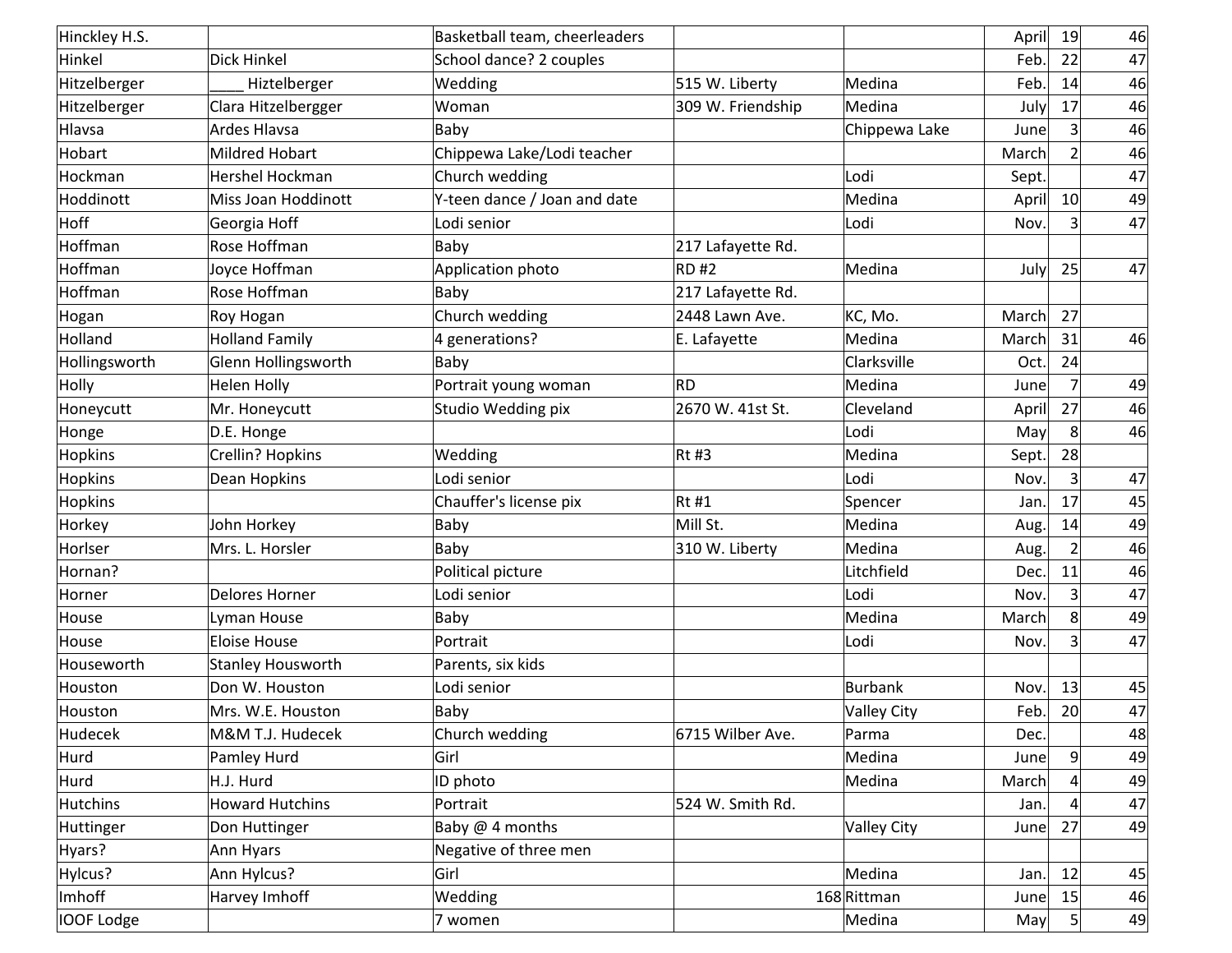| Jackson        | Mrs. H.E. Jackson    | Baby                          | 607 S. Court St.      | Medina             | Oct.  | 29                |    |
|----------------|----------------------|-------------------------------|-----------------------|--------------------|-------|-------------------|----|
| Jacobs         | Louis Jacobs         | Child                         | 531 N. Court          | Medina             | Oct.  | $1\vert$          | 46 |
| Jamison        | Mrs. J.C. Jamison    | 3 women w/ 3 babies           | Rt. #1                | Lodi               | May   | 16                | 46 |
| Jamison        | Walter Jamison       | Baby                          | Rt. #1                | Litchfield         | March | 26                | 48 |
| Jennings       | Joe. Jennings        | House                         | Wadsworth Rd.         | Medina             | Oct.  | 11                | 49 |
| <b>Jerkins</b> | Mrs. Lewis Jerkins   | Baby                          | Rt. #4                | Medina             | Dec.  | 20 <sup>1</sup>   | 46 |
| Johnson        | Tom (H.K.) Johnson   | Baby                          | Grafton Rd.           | <b>Brunswick</b>   |       |                   |    |
| Johnson        | Dorothy Johnson      | Prom picture?                 | Rt. #6                | Medina             | May   | 9                 | 46 |
| Jones          | <b>Bernard Jones</b> |                               | 243 S. Huntington St. | Medina             | Nov.  |                   | 46 |
| Jones          | <b>Bernard Jones</b> | Portrait                      | 243 S. Huntington St. | Medina             | Oct.  | 26                | 46 |
| Jones          | Sue Jones            |                               |                       | LeRoy              | Feb.  | 17                | 47 |
| Judkins        |                      | Baby                          |                       |                    | June  | 18                | 47 |
| Judkins?       | Martha Judkins       | Young woman-- Graduation?     |                       | Medina             | Aug.  |                   |    |
| Kainrite       | C.W. Kainrite        | Portrait and group            | Zion Lutheran Ch.     | <b>Valley City</b> | March | 30 <sup>°</sup>   | 47 |
| Kaufman        | Najora Kaufman       | Church wedding                |                       | Creston            | July  |                   | 46 |
| Keiper         | Jacob Keiper         | ID photo                      |                       | Medina             | Nov.  | 30 <sup>2</sup>   | 48 |
| Keller         | Leland Keller        | Baby                          |                       | <b>Brunswick</b>   | May   | 23                | 47 |
| Keller         |                      | Brunswick grad                |                       | Brunswick          | March | $\lvert 8 \rvert$ | 46 |
| Kemp           | Mrs. Ivan Kemp       | Baby                          | Rt. #6                | Medina             | Dec.  | 11                | 45 |
| Kemp           | Mrs. Ivan Kemp       |                               |                       |                    | Dec.  |                   | 48 |
| Kemrite        | C.W. Kemrite         | Confirmation                  |                       | <b>Valley City</b> | June  | $\vert 9 \vert$   | 46 |
| Kenecht        | <b>Glen Kenect</b>   | Wedding                       |                       |                    | Sept. | 15                | 46 |
| Kennell        | Kenneth Kennell      | Baby                          | Rd. #2                | Medina             | June  | 28                | 47 |
| Kennys?        | <b>Wesley Kennys</b> | Navy discharge papers         |                       |                    | July  | 21                | 37 |
| Kieffer        | M&M John Kieffer     |                               |                       | Medina             | Oct.  |                   | 49 |
| Kieffer        | Phyllis Kieffer      | Portraits                     |                       | Medina             | April | 30 <sup>2</sup>   | 49 |
| Kieffer        | Phyllis Kieffer      | Portraits                     |                       | Medina             | March | 17                | 49 |
| Kimelwood?     |                      | Wedding                       |                       | Lafayette          | June  | 5                 | 48 |
| Kindig         | Kindig wedding       |                               |                       |                    |       |                   |    |
| Kindig         | Kindig wedding       | Church -- Groom in Army unif. |                       | LeRoy              |       |                   |    |
| King           | Don King             | Army uniform                  | Rt. #1                | Medina             | Dec.  | 12                | 45 |
| King & Beat    |                      | Studio Wedding pix            |                       |                    | May?  | 27                | 49 |
| Kisner         | Mrs. M. Kisner       | Baby                          | 277 S. Court          | Medina             | Feb.  | 25                | 48 |
| Klass          | Lillian Klass        | Princess Frock Shop           |                       |                    | March | $\overline{7}$    | 47 |
| Klee           | Miss E. Klee         | Confirmation pic              |                       | Medina             | May   | 15                | 49 |
| Klett          | Maurice H. Klett     |                               | Henry Furnace Co.     | Medina             | Jan.  | 14                | 47 |
| Klimko         | John Klimko          | Portrait                      | 345 W. Friendship     | Medina             | Jan.  | 24                | 47 |
| Klooz          | Clarence Klooz       | Studio Wedding pix            |                       | <b>Valley City</b> | April | 12                | 47 |
| Knepp          | <b>Bill Knepp</b>    | Church wedding                |                       | Seville            | Sept. | 27                | 47 |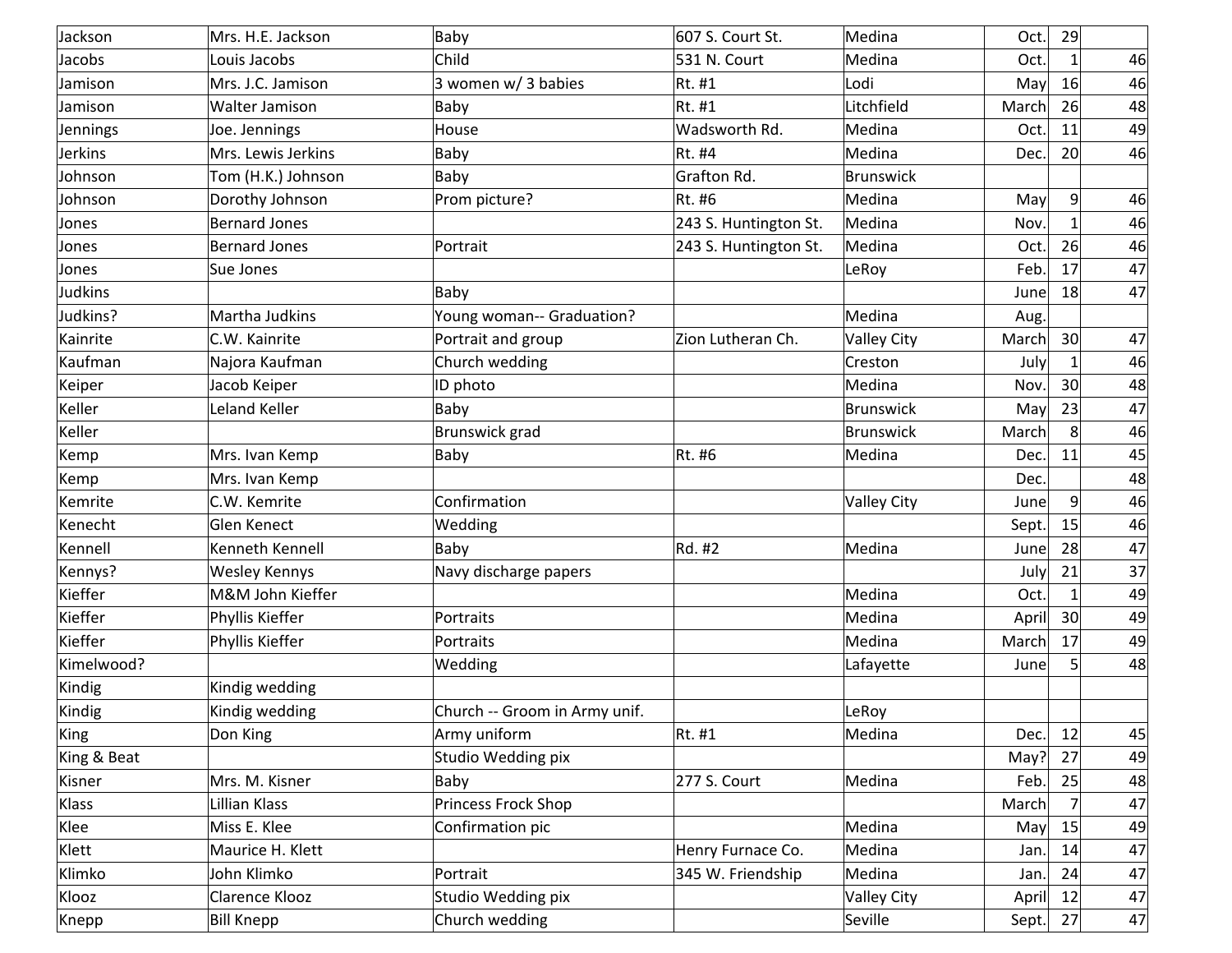| Knepp         | Knepp Brothers               |                             | Route 2             | Seville       | Oct.  |              | 46 |
|---------------|------------------------------|-----------------------------|---------------------|---------------|-------|--------------|----|
| Knowles       | C.R. Knowles                 | Portrait                    |                     | Litchfield    | Oct.  | 29           | 45 |
| Kobb          | <b>Charles Kobb</b>          | Portrait                    | <b>Box 564</b>      | Lodi          | March | 5            | 46 |
| Koehler       | Don Koehler                  | Baby                        |                     | Seville       | Dec.  | 7            | 48 |
| Koehler       | W.L. Koehler                 | Studio Wedding pix          | 2827 E. 124th St.   | Cleveland     | May   | 29           | 46 |
| Koenig        | <b>Richard Koenig</b>        | Church wedding              |                     |               | July  | 19           | 47 |
| Koezel        | Marian Kozel                 | Wedding                     |                     | Brunswick     | July  | 2            | 46 |
| Koudelka      | Mrs. Wilbur Koudelka         | Baby                        |                     | Litchfield    | March | 23           |    |
| Kramer        |                              | Wedding                     |                     |               | Sept. | 1            | 50 |
| Krantz        | Alan Krantz                  | Lodi senior                 |                     | Lodi          |       |              |    |
| Kreider       | M&M Ford Kreider             | Baby                        |                     | Seville       | July  | 11           | 46 |
| Kreiger       | <b>Richard Kreiger</b>       | Army uniform                |                     | Medina        | March | 31           | 45 |
| Kreiger       | E. Kreiger                   | ID photo                    | RFD#2               | Brunswick     | Sept. | 7            | 49 |
| Kreiger?      | <b>Bud Kreiger</b>           | Wedding                     | 443 E. Friendship   | Medina        | Sept. | 7            | 46 |
| Kresak        | M&M Joseph Kresak            | Studio Wedding pix          | 4235 Valley Rd.     | Cleveland     | May   |              | 48 |
| Krivos        | Yola Krivos                  | Portrait of woman           |                     | Seville       | Oct.  | 5            | 46 |
| Kuggel        |                              | Funeral / coffin            |                     |               |       |              |    |
| Kugger        | Burnard? Kugger              | Baby                        |                     |               | Nov.  | 26           | 48 |
| Kushin        | <b>Howard Kushin</b>         | Wedding                     |                     | Spencer       | Aug.  |              | 46 |
| Lance         | Lance & Co. insurance        | Display                     |                     |               | Feb.  | 11           | 46 |
| Lash          | Jay Lash                     |                             |                     | Medina        | Dec.  |              | 48 |
| Leichtomer    | Mrs. Richard Leichtomer      | 528 Pine St.                | 528 Pine St.        | Medina        | Dec.  | 13           | 48 |
| Leohr         | William Leohr                | School Bd. Meeting          |                     | Chippewa Lake | Sept. | 21           | 48 |
| Letterley     | Connie Letterley             | Woman                       | Wadsworth Rd.       | Medina        | Nov.  | 20           | 48 |
| Letterly      | Connie letterley & boyfriend | Portraits                   |                     | Medina        | Dec.  | 26           | 49 |
| Lindley       | Lindley & Groetz             | Home wedding                |                     | Medina        | Oct.  | $\mathbf{1}$ | 49 |
| Livengood     | D.E. Livengood               |                             |                     | Lodi          | Dec.  | 3            | 48 |
| Lodi HS       | Lodi High School             | Art Day                     | Mr. Blain           | Lodi          | May   | 11           | 46 |
| Loens? Luens? | M&M Dale Luens               | First anniversary           |                     | Medina        | Feb.  | 24           | 49 |
| Lohr          | <b>Howard Lohr</b>           | M&M Lohr and son            | S. Broadway         | Medina        | Dec.  | 9            | 49 |
| Loos          | Jane Loos                    | Portrait                    |                     | Medina        | Jan.  | 29           | 49 |
| MacAllen      | Rev. MacAllen                |                             |                     |               | Dec.  |              | 49 |
| Madison       | H.W. Madison                 | <b>Dolly Madison trucks</b> |                     | Medina        | March | 8            | 48 |
| Mallery       | <b>Virgil Mallery</b>        | Studio Wedding pix          | 121 S. East St.     | Medina        | June  | 27           |    |
| Mallery       | V. Mallery                   | ID photo                    |                     | Medina        | Sept. | 20           | 49 |
| Manical       | <b>Nelson Manical</b>        | Group Photo                 | c/o Portage C. Club |               | Aug.  | 10           | 48 |
| Manke         | <b>Bill Manke</b>            |                             |                     | Lodi          | Nov.  | 3            | 47 |
| Mann?         | Vanda Mann?                  | Lodi senior                 | $RED$ #5            | Medina        | Nov.  | 8            | 48 |
| Manning       | <b>Frank Manning</b>         | Child                       | $Rt.$ #1            | Brunswick     | Nov.  | 21           |    |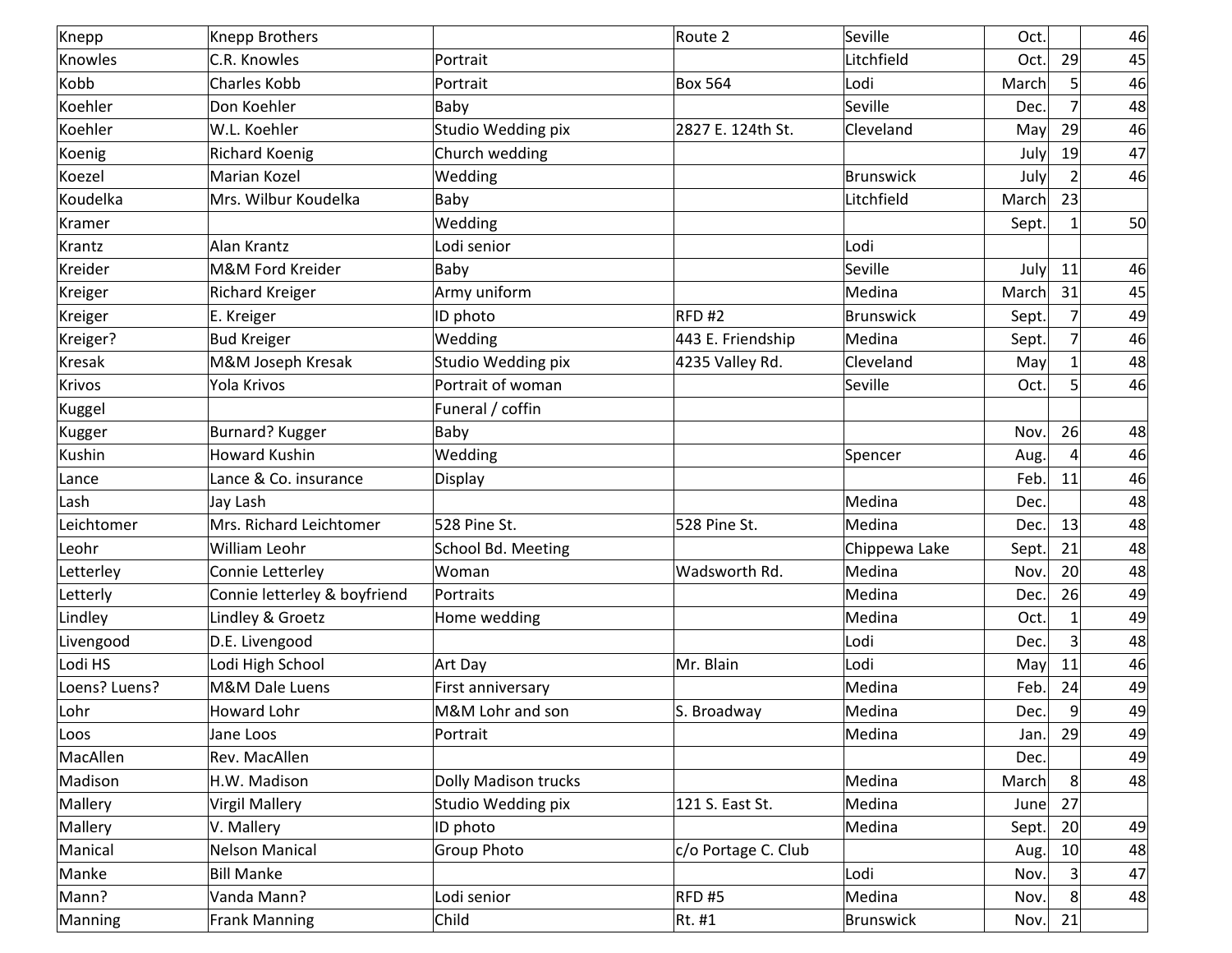| Markin           | L.M. Markin                     | Church wedding            |                 | Seville   | June  | 15              | 46 |
|------------------|---------------------------------|---------------------------|-----------------|-----------|-------|-----------------|----|
| Martin           | Mrs. Jeanette Martin            | Baby                      | Rt. #1          | Lodi      | April | 17              | 46 |
| Martin           | Nancy Martin                    | Girl at piano             | 332 Bronson St. | Medina    | May   | 15              | 49 |
| Martin           | Kathryn Martin                  | Wedding                   | <b>Box 271</b>  | Seville   | June  | 22              | 46 |
| Martz            | Dorthy Martz                    | Portrait                  |                 | Sharon    | July  |                 | 49 |
| Mast             | Ralph L. Mast                   | Portrait -- Sailor outfit | $Rt$ #1         | Medina    | Aug.  | 7               | 46 |
| Mast             | <b>Howard Mast</b>              | Baby                      |                 | Medina    | March | 8               | 49 |
| Mathewson        | Jim Mathewson                   |                           |                 | Medina    | Sept. |                 |    |
| McClain          | <b>Harold McClain</b>           | Man-Woman anniversary?    |                 | Lodi      | March | 6 <sup>1</sup>  | 48 |
| McClun           | Frank McClun                    | Wedding pix in home       |                 |           | April | 14              | 46 |
| McDaniels        | Merle McDaniels                 | Portrait                  |                 | Lodi      | Nov.  | 3 <sup>1</sup>  | 47 |
| McGrew           | <b>Phester McGrew</b>           | Children                  |                 | Mansfield | June  | 19              | 49 |
| McKay            | Mrs. Arthur McKay               | Portrait                  | RD              | Medina    | May   |                 | 49 |
| McMillan         | Nulchuc? McMillan               | Baby                      | $Rt$ #1         | Seville   | June  | 2               | 46 |
| Medina County    | Med. Co. Highway Dept.          | New Tractor Trailer       |                 |           |       |                 |    |
| Medina H.S.      |                                 | Junior-Senior banquet     |                 | Medina    | Feb.  | 26              | 49 |
| Medina Police    | Wreck                           | Car, police car           | Pearl Road      | Medina    | April | 16              | 49 |
| Medina Village   | c/o Vill. Clerk Howard Claggett | Junkyard photos           |                 | Medina    | Feb.  | 14              | 46 |
| Meek             | <b>Clare Meek</b>               | Man's portrait            | <b>Box 132</b>  | Lodi      | May   |                 | 49 |
| Meeks            | Meek's children                 |                           |                 | Medina    | Oct.  | $6 \mid$        | 45 |
| Meeks            | <b>Edith Meeks</b>              | Portrait                  | Rt#2            | Spencer   | Nov.  | 30 <sup>°</sup> | 46 |
| Megks            | Mrs. M. Megks                   | Baby                      | $Rt$ #2         | Medina    | Dec.  | 29              | 47 |
| Mellert          | S. Mellert                      | Man's portrait            |                 |           | July  | 10              | 49 |
| Merel?           | Frederick Merel?                | Young woman               |                 |           |       |                 |    |
| Meyers           | <b>Miss Meyers</b>              |                           |                 | Medina    | Aug.  | 18              | 49 |
| Miller           | Dale Miller                     | ID photo                  |                 | Medina    | March | 10              | 49 |
| Miller           | Martha Miller                   | Woman                     | 425 Friendship  | Medina    | Nov.  | 21              |    |
| Mills            | Skiffy? Mills                   | Boy at a piano            | 248 S. Court    | Medina    | May   | 15              | 49 |
| Minner           | Mrs. Handy Minner               | 6 women in pix            | W. Homestead    | Medina    | June  | 14              | 47 |
| Minto            | Blanch                          | Wedding                   |                 |           | March | 3 <sup>1</sup>  | 49 |
| Moeller          | <b>Bill Moeller</b>             | ID photo                  |                 | Seville   | Sept. | 10              | 49 |
| Montville School |                                 | Group Photo               |                 | Poe       | May   | 23              | 46 |
| Moore            | <b>Miss Margine Moore</b>       | Portrait                  |                 | Medina    | April | 22              | 49 |
| Moore            | Mrs. E.B. Moore                 | Baby                      | Rt. #5          | Medina    | Oct.  | 10 <sup>°</sup> | 46 |
| Moore            | Marcella Moore                  | Woman                     | Rt. #5          | Medina    | Dec.  |                 |    |
| Moose            | Medina Moose                    | Group Photo               |                 | Medina    | March | 16              | 49 |
| Moose            | Moose Club                      |                           |                 |           | Feb.  |                 | 49 |
| Morel?           | Mrs. C.E. Morel?                | Family                    |                 | LeRoy     | April | 19              | 47 |
| Morgan           | Jean Morgan                     | Girl at piano             | 336 Bronson St. | Medina    | May   | 15              | 49 |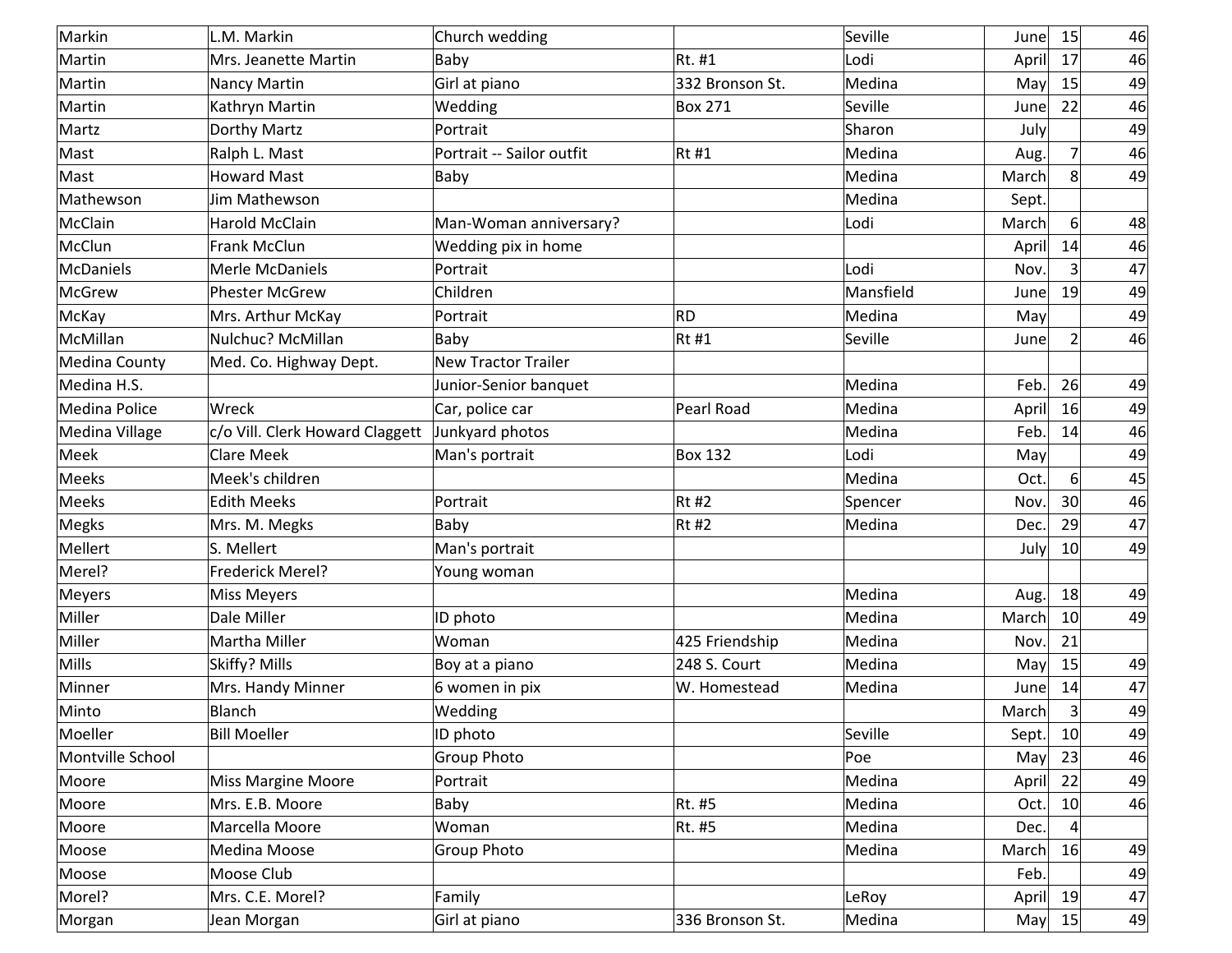| Morlock        | Harry Morlock                | ID photo                         |                    | Medina                   | Sept. | 13             | 49 |
|----------------|------------------------------|----------------------------------|--------------------|--------------------------|-------|----------------|----|
| Morlock        | <b>Aldis Morlock</b>         | 2 boys                           |                    | <b>Valley City</b>       | Oct.  | 19             | 46 |
| Morse          | Mrs. E. L. Morse             | Girl & Boy pix (Xmas)            | 528 E. Liberty St. | Medina                   | Dec.  | 9              |    |
| Morton         | Mrs. O. Morton               | 2 children                       | Rd. #2             | <b>Brunswick</b>         | Jan.  | $\overline{2}$ | 48 |
| Morton         | <b>M&amp;M Gordon Morton</b> | Newborn                          |                    | Medina                   | Dec.  |                | 48 |
| Morton         | M.G. Morton                  | Family -- parents, 4 children    | Rt. #2             | <b>Brunswick</b>         | Jan.  | 29             | 49 |
| Mott           | Mrs. Mott                    | Boy & baby                       |                    | <b>Valley City</b>       | Dec.  | 5 <sub>l</sub> |    |
| Muckstadt      | Paul Muckstadt               | ID photo                         | E. North           | Medina                   | May   | 18             | 46 |
| Murray         | Mrs. Paul Murray             | Man                              |                    | Seville                  | Dec.  | 11             |    |
| Murray         | John Murray                  | Undertaker                       |                    | Creston                  | June  | 22             | 47 |
| Music Teachers | Medina Co. Music Teachers    | <b>Group Photo</b>               |                    | Medina                   | April | 19             | 46 |
| Musser         | <b>Musser Wedding</b>        | Wedding                          |                    | Lodi                     | March | 31             | 46 |
| Myers          | Don Myers                    | Restaurant?                      |                    | Lodi                     | April |                | 47 |
| Myers          | Kenny Myers                  | Church wedding                   |                    | LeRoy                    | June  | 14             | 47 |
| Myers          | Earl Myers                   | Gibbs Motors -- Myers photo?     |                    |                          | Aug.  | 2              | 48 |
| Myers          | <b>Marrion Myers</b>         | Wedding                          |                    | Seville                  | June  | 5 <sup>1</sup> | 47 |
| Myers          | M&M Dick Myers               | Baby                             | 117 W. Liberty     | Medina                   | Dec.  | 5              |    |
| Naftzger       | M&M Marlyn Naftzger          | Studio Wedding pix               | 425 W. Friendship  |                          | Sept. | 13             | 47 |
| Naftzger       | <b>Arthur Naftzger</b>       | Wedding -- Beebetown Baptist     | E. North St.       | Medina                   | April | 19             | 47 |
| Naftzger       | Art Naftzger                 | ID photo                         |                    | Medina                   | Sept. | $\overline{9}$ | 49 |
| Namoski        | Russel Namoski               | Man                              | Rt. #2             | Brunswick                | July  | 18             | 47 |
| Naragon        | L.E. Naragon                 | Man / application photo          | 126 N. East St.    | Medina                   | Aug.  | 4              | 47 |
| Narducci       | Rev. Narducci                |                                  | Rt. #1             | <b>Brunswick</b>         | March | 25             | 46 |
| Neff           | C. Neff                      | Wedding "c/o Frank Fries"        | $RD$ #3            | Medina                   | Aug.  | $\overline{7}$ | 46 |
| Neil           | <b>Mary Neil</b>             | Baby                             | Rt. #4             | Medina                   | Dec.  | 29             | 48 |
| Nell           | Mrs. R.B. Nell               | 3 children                       | Rt. #4             | Medina                   | July  | 15             | 47 |
| Nelson         | Lois Nelson                  |                                  | 1023 Price St. SE  | <b>Grand Rapids Mich</b> | June  | 6              | 47 |
| Nettleton      | Nettleton/Crum               | Wedding -- 2 envelopes           |                    |                          |       |                |    |
| Nettleton      | Mrs. Floyd Nettleton         |                                  |                    |                          | Dec.  | 10             | 49 |
| Nettleton      | <b>Edith Nettleton</b>       | <b>Wedding at York Methodist</b> |                    | Medina                   | June  | 4              | 49 |
| Newberry       | C.S. Newberry                |                                  | 208 Ohio           | Barberton                | June  | 14             | 47 |
| Newcomer       | <b>Betty Newcomer</b>        | Woman                            |                    | Lodi                     | May   | 2              | 47 |
| Newmeyer       | Mrs. Leo Newmeyer            | Marine, woman, child             | Rt. #6             | Medina                   | June  | 18             | 46 |
| Nichols        | <b>Richard Nichols</b>       | Baby                             |                    | Valley City              |       |                |    |
| Nichols        | <b>Cathy Nichols</b>         | Woman                            | 304 W. Liberty     | Medina                   | Aug.  | 24             |    |
| Nichols        | <b>Tom Nichols</b>           | Baby negs.                       |                    |                          | June  | $\overline{7}$ | 51 |
| Nixon          | Don Nixon & Eva Bensinger    | Home wedding                     |                    |                          | June  | 26             | 48 |
| North          | Geo. North                   | Family                           |                    |                          |       |                |    |
| Novak          | Ziggy Novak                  |                                  | Lafayette Rd.      |                          |       | July $15$      | 46 |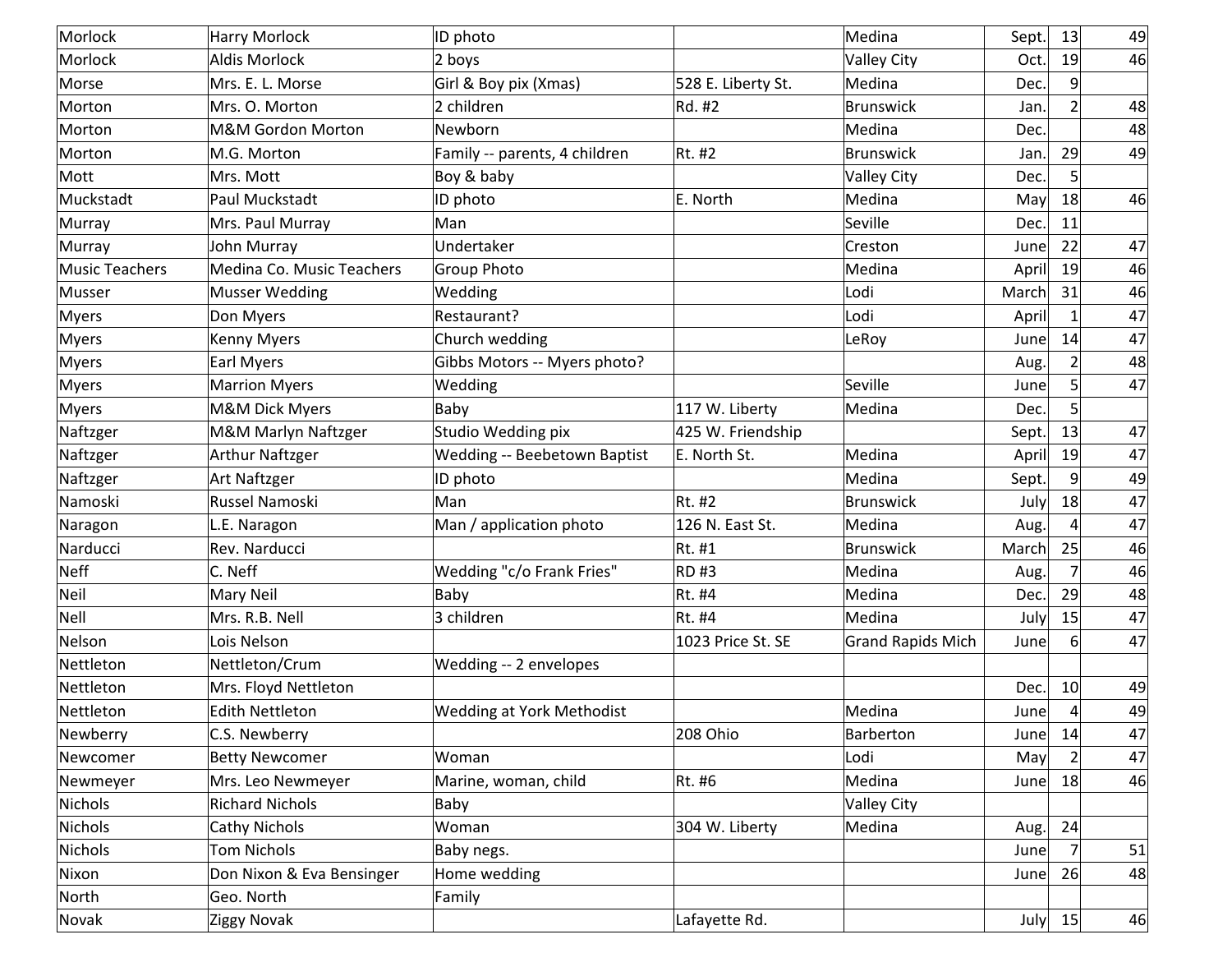| Novak            | Ziggy Novak              | Studio Wedding pix                  | 645 Lafayette       | Medina             | April | 12              |    |
|------------------|--------------------------|-------------------------------------|---------------------|--------------------|-------|-----------------|----|
| Nye              | <b>Harry Nye</b>         | Boy                                 |                     | LeRoy              | Jan.  | 10              | 48 |
| Oberholtzer      | Clark Oberholtzer        | In military outfit                  | Rt #1               | Medina             | March | 13              | 46 |
| Ohio Edison      | Pathfinder               | Courthouse, Bowmans, W. Liberty St. |                     | Medina             | June  | 21              | 46 |
| Olson            | Victor Olson             | Studio Wedding pix                  | <b>Keller Drive</b> | <b>Brunswick</b>   | Dec   | 19              | 46 |
| Orban            | Irene Orban              | Woman                               | RFD <sub>#4</sub>   | Medina             | Jan.  | 29              | 46 |
| Orton            | Mrs. John Orton          | Baby                                | Rt. #1              | Medina             | Nov.  | 23              |    |
| Owen             | Mrs. Carl Owen           | Baby                                |                     | Homerville         | Nov.  | 11              | 48 |
| Packard          | E. Packard               |                                     |                     | Lodi               | July  | 27              | 46 |
| Palmer           | Ora Palmer               | Young woman                         | Rt. #6              | Medina             | Nov.  | $\overline{3}$  | 45 |
| Parfett          | Mrs. D.L. Parfett        | Baby                                |                     | <b>Valley City</b> | Sept. | 10              | 46 |
| Pawlus           | Doroth Pawlus            | Graduation                          |                     | <b>Brunswick</b>   |       |                 |    |
| Pearson          | Dorothy Pearson          | Home exterior                       | 736 Wadsworth Rd.   |                    | Aug.  | $\mathsf{S}$    | 47 |
| Peebles          | <b>Blake</b>             | Baby                                | Rt. #2              | <b>Brunswick</b>   | July  | 23              | 48 |
| Phillips         | Mrs. Theodore Phillips   | Baby                                |                     | Lodi               | Dec   | 14              | 47 |
| Phillips         | <b>Gordon Phillips</b>   |                                     | 125 1/2 Boyer St.   | Wadsworth          | Nov.  | 2               | 46 |
| Pickering        | <b>Eylaine Pickering</b> |                                     |                     | Lodi               | Nov.  | 30 <sup>1</sup> | 47 |
| Plonts?          | L.J. Plonts              | Baby                                | 125 Bishop St.      | Medina             | May   | 31              | 47 |
| Plum             | Miss Eliza Plum          | Hilen-Dell Farms                    |                     | Ashville           | May   | 31              | 47 |
| Poole            | Jean Poole               | Portrait                            |                     | <b>Valley City</b> | Nov.  | 23              | 45 |
| Powers           | <b>Grace Powers</b>      | Baby                                | Box 327 B Rt. #1    | Everett            | March | 29              |    |
| Pritchard        | M&M Pritchard (Mann)     | Wedding                             | Lafayette Rd.       | Medina             | June  | 5 <sup>1</sup>  | 48 |
| Pursley          | Dorothy Pursley          | Young woman -- graduation?          | 446 E. Washington   | Medina             | Dec.  | 10              | 45 |
| Pyacroft         | Val Pyacroft             | Young Couple portrait               | 218 E. Smith Rd.    |                    | Jan.  | 29              | 47 |
| Pyecroft         | Roger Pyecroft           | "Killed-motorcycle"                 |                     | Medina             | Sept. | 23              | 46 |
| Queberg          | Dorothy Queberg          | Baby                                |                     | Lodi               |       |                 |    |
| Radcliff         | Mrs.Radcliff (Pursley)   | Baby                                |                     | Medina             | Nov.  | 12              | 48 |
| Ramsier          | K. Ramsier               | Baby                                | <b>Rt #2</b>        | Medina             | Nov.  | 22              |    |
| Rapenshuk        | William Rapenshuk        | Boy-- first communion?              | 240 N. Harmony      | Medina             | May   | 27              | 47 |
| Raw              | Elton R. Raw             | Family -- parents, 2 boys           | <b>RT#1</b>         | Medina             | Dec.  | 13              |    |
| Read             | John Read                | Child                               |                     | Lodi               | June  | 15              | 46 |
| <b>Red Cross</b> |                          | c/o Mrs. Hopkins                    |                     | Medina             |       |                 |    |
| Reed             | John Reed                |                                     |                     | Lodi               | July  |                 | 46 |
| Reichard         | Reichard children        | 2 boys, girl at piano               | North Broadway      | Medina             | May   | 15              | 49 |
| Reinker          | Theodore Reinker         | <b>Wedding? Anniversary?</b>        |                     | Hifton             |       |                 |    |
| Remington        | C.W. Remington           | Portrait                            |                     | <b>West Salem</b>  | Nov.  |                 |    |
| Repp             | J.E. Repp                | Wedding                             | RFD#3               | West Salem         | May   | 17              | 46 |
| Reutter          | M&M Chris Reutter        | Elderly couple                      |                     | <b>Valley City</b> | Dec.  | 1 47?           |    |
| Reutter          | Mrs. Walter Reutter      | Baby                                |                     |                    | Nov.  | 28              | 48 |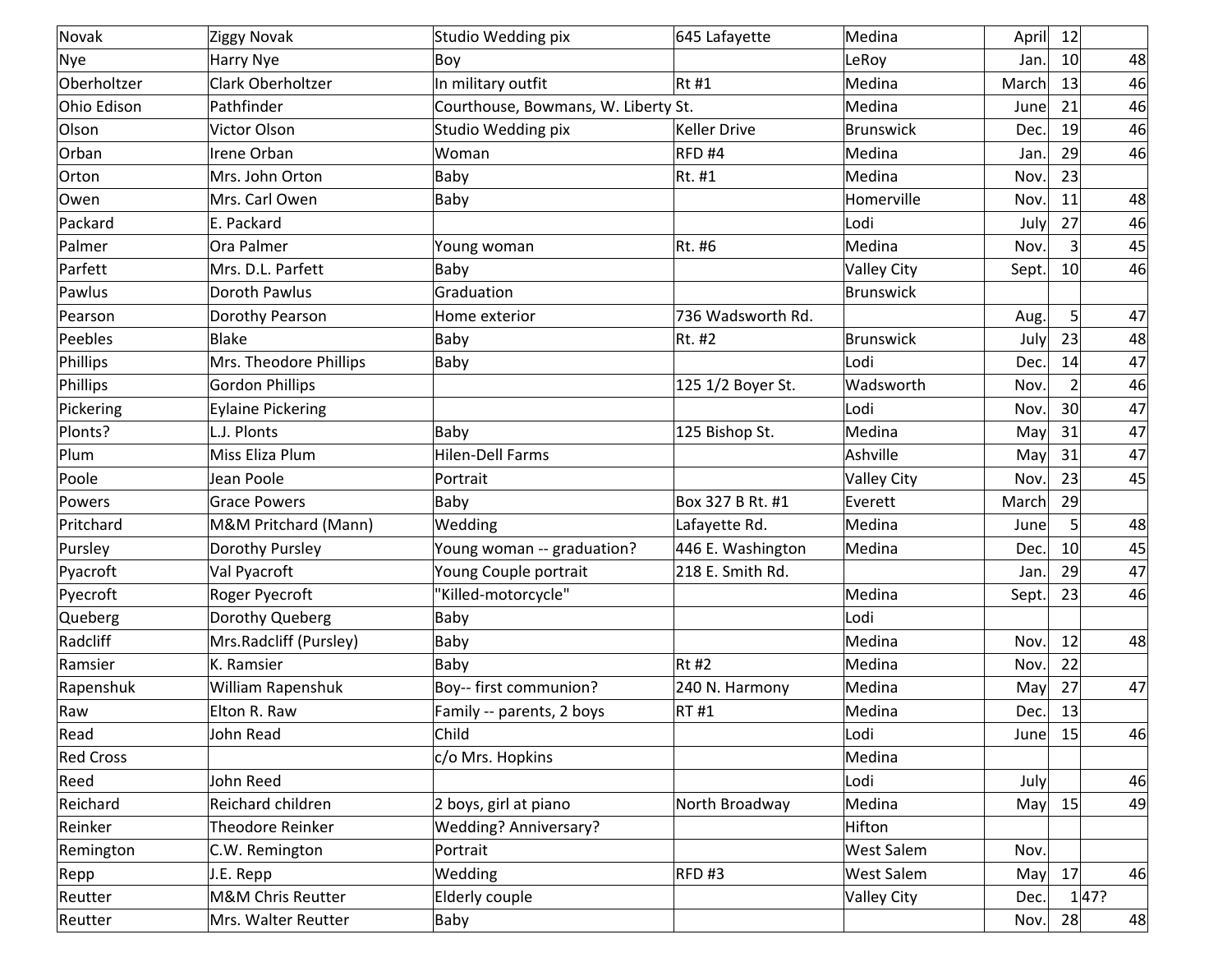| Reutter       | Alice & Frank Reutter          | Young couple                      | 111 N. Elmwood St.  | Medina       | Dec.  |                | 10 47? |
|---------------|--------------------------------|-----------------------------------|---------------------|--------------|-------|----------------|--------|
| Reynolds      | <b>Gladys Reynolds</b>         | Wedding                           |                     | Friendsville | Sept. | 29             | 46     |
| Reynolds      | M&M Irvin Reynolds             | Man & woman                       |                     | Lodi         | Jan.  | $\overline{3}$ | 48     |
| Rhoades       | E. Rhoades                     | Baby                              | RD#1                | Seville      | Sept. | $\mathsf{S}$   | 46     |
| Rhode         | Joan Rhode                     | ID photo                          |                     | LeRoy        | July  | 16             | 46     |
| Richard       | <b>Eddy Richard</b>            | Graduation picture                | 389 Prospect St.    |              | Jan.  | 14             | 47     |
| Richards      | M&M Richards                   | Church wedding                    |                     | Medina       | July  | 10             | 48     |
| Richardson    | M&M H.O. Richardson            | Anniversary?                      | $Rt$ #2             | Medina       | Oct.  | 14             | 48     |
| Rieger        | Mrs. Pauline Rieger            | Portrait                          | 326 E. North St.    | Medina       | Feb.  | $\overline{2}$ | 45     |
| Ripley        | Roger Ripley                   | Lodi senior                       |                     | Lodi         | Nov.  | $\overline{3}$ | 47     |
| Ritter        | M&M Ed. Ritter                 | Golden anniversary?               | Wadsworth Rd.       | Medina       | Nov.  | 28             | 48     |
| Robb          |                                | Man in Sailor garb                | $Rt$ #2             | Brunswick    | Nov.  | 15             | 45     |
| Roberts       | G.L. Roberts                   | Children                          |                     |              | July  |                | 5 47?  |
| Robinson      | K.G. Robinson                  | Church wedding                    |                     | Medina       | July  | 5 <sup>1</sup> | 47     |
| Robinson      | Phyllis Robinson               | Brunswick grad                    |                     |              |       |                |        |
| Rodeo         | For Beacon Journal             |                                   |                     |              |       |                | 46     |
| Rodger        | Graham (Rodger Graham?)        | Boy at a piano                    | 227 Grant St.       | Medina       | May   | 15             | 49     |
| Rodgers       | <b>M&amp;M Charles Rodgers</b> | Anniversary?                      |                     | Medina       | Sept. | $\overline{3}$ | 48     |
| Rohrbaugh     | Carole Rohrbaugh               | Girl at piano                     | Ryan Rd.            |              | May   | 15             | 49     |
| Romano        |                                | Baby                              |                     |              |       |                |        |
| Romano        | <b>Fred Romano</b>             | Baby                              | 308 North Jefferson | Medina       | Feb.  | $\overline{2}$ | 46     |
| Root          | Mrs. Root                      | Baby                              | S. Court St.        | Medina       | Feb.  | 19             | 45     |
| Root          |                                | Soldier                           | S. Court St.        | Medina       | Feb.  | 13             | 46     |
| Root          |                                | Couple -- anniversary?            | 277 S. Court        | Medina       | Dec.  | 8              | 45     |
| Rose          | W.C. (or W.E.) Rose            | Wedding                           | 314 Elyria St.      | Lodi         | Aug.  | 31             | 46     |
| Ross          | <b>James Ross</b>              | Baby                              |                     | LeRoy        | Aug.  | 23             |        |
| Rowe          | John Rowe                      |                                   |                     | Seville      |       |                |        |
| Ruckel        |                                | Boy                               | Rt. 2 Medina        | Medina       |       |                |        |
| Ryan          | Edward J. Ryan (atty)          | Legal (Ohio 18 & State Rd. Inter) | Cumberland, Md.     |              | Aug.  | $\overline{2}$ | 47     |
| Sailer        | Mrs. Sailer                    | Horse's head                      |                     | Medina       | Oct.  | 14             | 46     |
| Sailer        | M&M Bob Sailer                 | Baby -- 2 envelops                |                     | Medina       | Nov.  | $\mathbf{1}$   | 49     |
| Sailer        | <b>Mary Sailer</b>             | Woman's portrait                  |                     | Medina       | April | 28             | 45     |
| Sailer / Neff | Mary Sailer & Jiggs? Neff      | Publicity                         | E. Liberty St.      |              |       |                |        |
| Sampsell      | Marie Sampsell                 | Baby                              | 118 Prospect St.    | Lodi         | Dec.  | 1              | 47     |
| Sampsell      | Marie Sampsell                 | Baby                              | 118 Prospect St.    | Lodi         | July  | 17             | 47     |
| Schindelholz  | Jeanette Schindelholz          | Woman's portrait                  | <b>Rt #6</b>        | Medina       | Oct.  | 29             | 45     |
| Schneider     | baby                           |                                   | Rt. #1              | Seville      |       |                |        |
| Schwan        | Mrs. Schwan                    | Cat & House                       |                     | Seville      | July  | 11             | 46     |
| Scranton      |                                | Chauffer license pix --man        | Rt. #1              | Lodi         |       |                |        |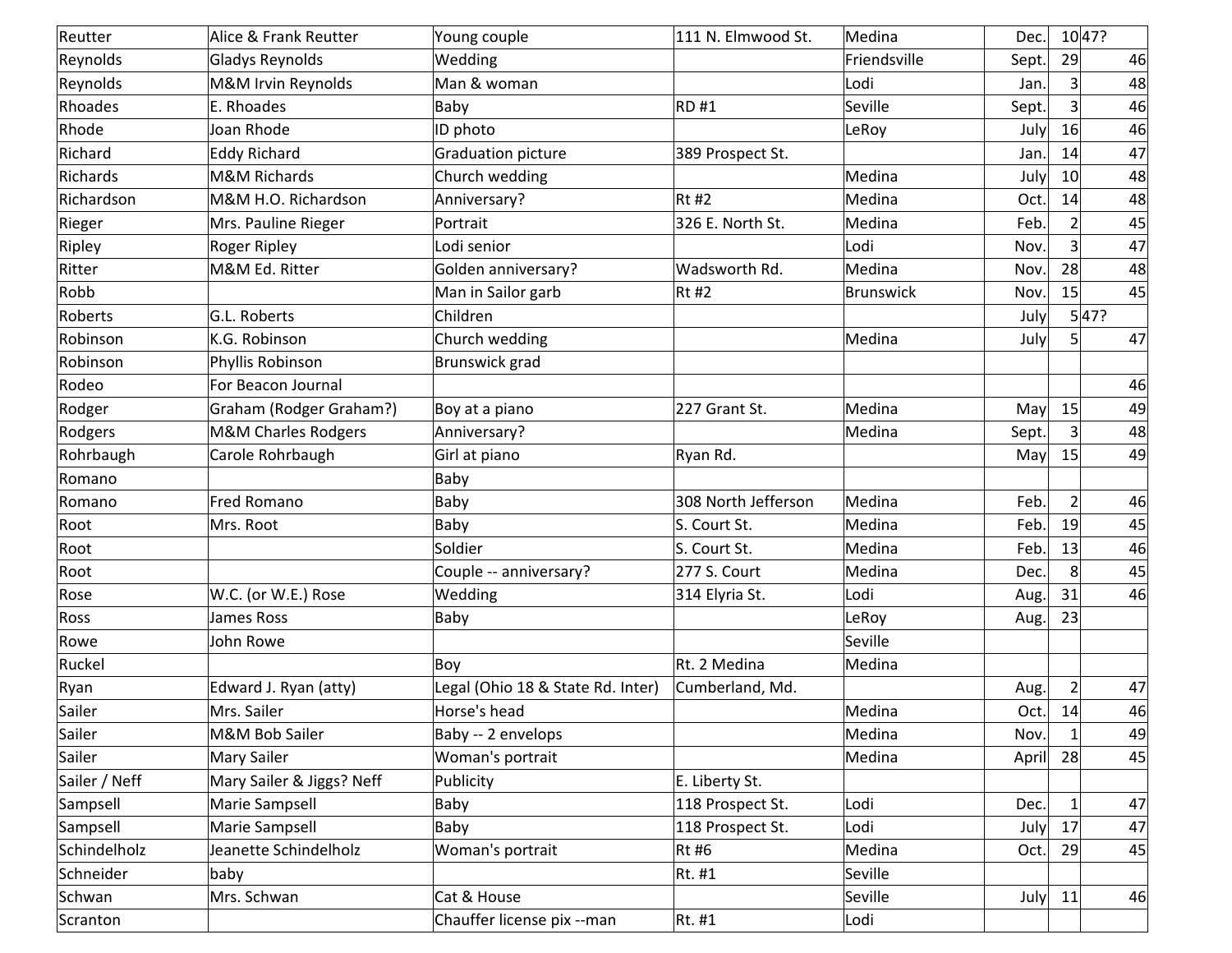| Seals            | Mrs. Elisabeth Seals          | Church wedding                | W. Smith Rd.                | Medina       | Dec.  | 27              | 47 |
|------------------|-------------------------------|-------------------------------|-----------------------------|--------------|-------|-----------------|----|
| Seveille         | Seville High School           | May Night Festival/ queen     |                             | Seville      | May   | $\overline{2}$  | 47 |
| Severns          | <b>Howard Severns</b>         | Wedding                       |                             | Medina       | April | 26              | 46 |
| Seville          | <b>Fire Department</b>        | <b>Group Photo</b>            |                             | Seville      |       |                 |    |
| Seville          | <b>Fire Department</b>        | Truck pictures                |                             | Seville      |       |                 |    |
| Seville H.S.     | Play Cast                     | "Small Town Romeo"            |                             |              |       |                 |    |
| Seville H.S.     | c/o H.C. Jones                | <b>Exterior shot</b>          |                             | Seville      | July  | 23              | 47 |
| Seville H.S.     |                               | Classroom shots               |                             | Seville      | May   | 15              |    |
| Seville H.S.     | Seville High School           | "Cast of trip"                |                             | Seville      | May   | 17              | 46 |
| Shank            |                               | Baby                          |                             | Brunswick    | Dec.  | $\overline{7}$  | 45 |
| Shank            | M&M David H. Shank            | Wedding                       | 103 Kenwood Place           | Goshen, Ind. | Aug.  | 11              | 48 |
| Shaw             | Jenny Shaw                    | Wedding                       |                             | Lafayette    | March | 30              | 46 |
| Sheetz           | <b>Charles Sheetz</b>         | Truck pictures                | 543 S. Court St.            | Medina       | Aug.  | 17              | 46 |
| Shelhorn         | Mrs. H.W. Shelhorn            | Studio Wedding pix            | $Rt$ #2                     | Spencer      | Nov.  | 20              |    |
| Shemersh         | George Shemersh               |                               |                             | Brunswick    |       |                 |    |
| Shepherd         | R.E. Shepherd                 | Man's portrait                | $Rt$ #1                     | Medina       | Dec.  | 13              | 45 |
| Sheppard         | Mr. Sheppard & flower garden  |                               |                             | Medina       | June  | 21              | 45 |
| Shirey           | Dothery? Shirey               | Women's portrait              | 232 E. Grant                |              |       |                 |    |
| Shirey           | Norma Shirey                  | Man getting shoeshine         | 415 S. Court                | Medina       |       |                 |    |
| Shoemaker        | Wm.? Shoemaker                | Church sanctuary              |                             | Lodi         | July  | 15              | 46 |
| Shumaker         | Harold Shumaker               | Army Discharge                | <b>Box 308</b>              | Creston      |       |                 | 45 |
| Simpson          | <b>Morrision Simpson</b>      | Baby                          |                             | Homerville   | Nov.  | 4               | 46 |
| Slater           | James P. Slater / Jean Plants | Wedding                       | 110 Brooklyn                | Custon?      | Sept. | 27              | 46 |
| Smith            | C.E. Smith Wedding            |                               | <b>Elliots Funeral Home</b> |              | June  |                 | 45 |
| Smith            | G.H. Smith                    | Studio Wedding pix            | 644 S. Court                | Medina       | Aug.  | 11              |    |
| Smith            | H.E. Smith                    | Wedding / Bride proofs        |                             | Lodi         | Sept. | 14              | 46 |
| Snider           | Floris? Snider                | Portrait                      |                             | Lodi         | Nov.  | 11              |    |
| Snyder           | Mrs. Fred Snyder              | Portrait -- no negs.          |                             |              |       |                 |    |
| Snyder           | Albert Snyder                 | Snow sccene of house for xmas | Farmer's Exchange           |              | Jan.  | 5               | 47 |
| Snyder           | Earl Snyder                   | Girl's portrait               | Rt. #2                      | Seville      |       |                 |    |
| Soapbox Derby    |                               | Action shots                  |                             | Medina       |       |                 | 47 |
| Soldner          | Paul Soldner                  | Woman                         |                             |              | May   | 20              |    |
| Spencer          | James Spencer                 | Baby                          | $Rt.$ #1                    | Wadsworth    | March | 15              | 47 |
| Sprenkle         | J.W. Sprenkle                 | Baby                          | Rt. #1                      | Seville      | July  | 11              | 47 |
| Srodek           | M. Srodek                     | Portrait                      | $RT.$ #4                    | Medina       | May   |                 | 48 |
| St. Mathews      | St. Mathews Lutheran Church   | Confirmation class            |                             |              | April | 10 <sup>1</sup> | 49 |
| <b>Stallings</b> | Mrs. Ernest Stallings         | Baby                          | RFD#2                       | Brunswick    | Oct.  | 20              | 49 |
| Standard Oil     | Standard Oil Co.              | $2$ negs                      | South court St.             | Medina       | Feb.  | 25              | 47 |
| Standard Oil     | Christmas greetings           | workers names on window       |                             |              | Dec.  |                 | 47 |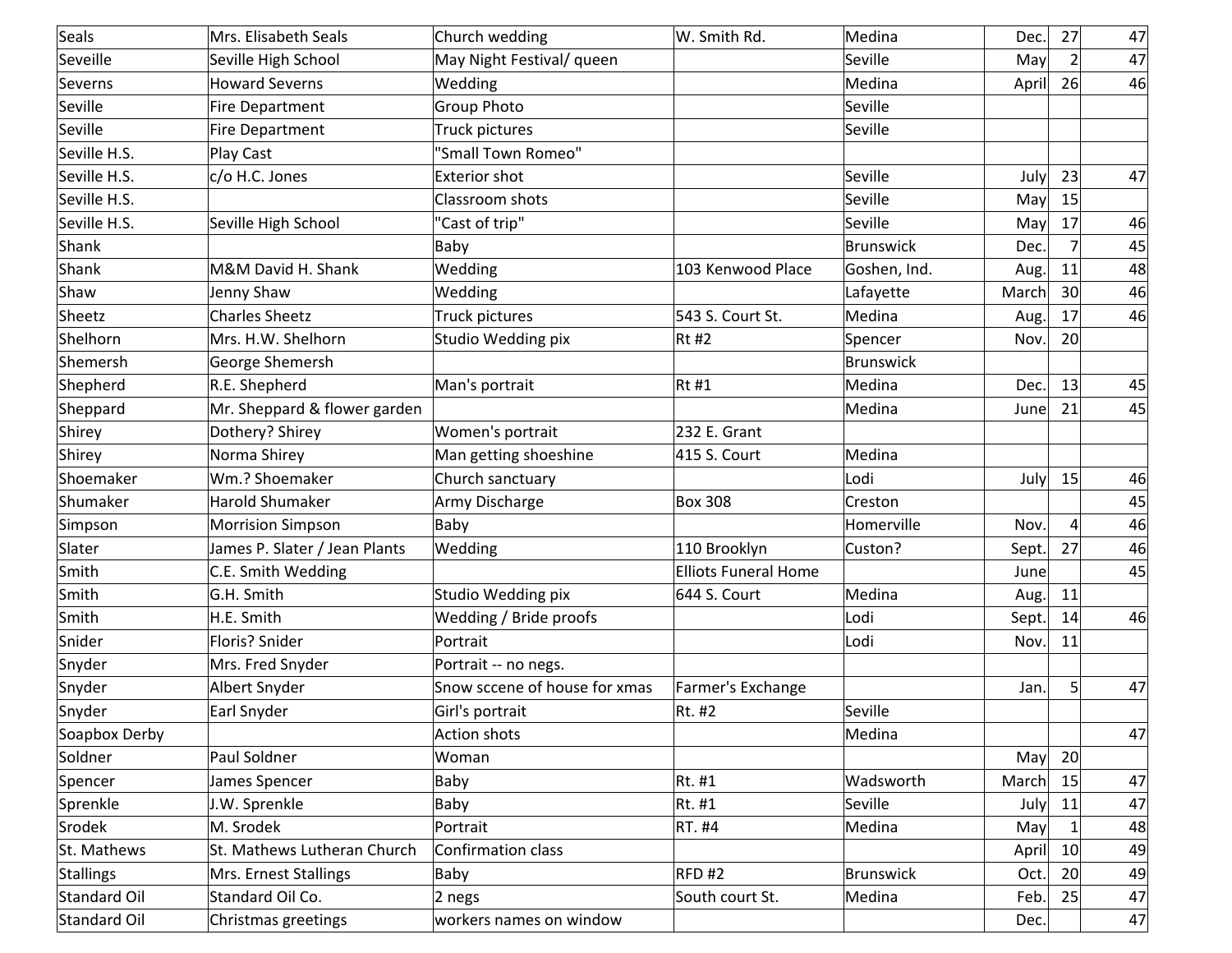| Stanford            |                            | Baby                            |                     |               |       |                |    |
|---------------------|----------------------------|---------------------------------|---------------------|---------------|-------|----------------|----|
| Stelzer             | O.C. Stelzar               | Baby                            |                     | Burbank       | Oct.  | 22             |    |
| Stevenson           | Harold Stevenson           | Family groups at home           |                     | Chippewa Lake | Dec.  | 29             | 49 |
| Stiffler            | Mrs. Stiffler              | 2 boys in pix -- no negs.       |                     |               | Aug.  | 10             | 48 |
| Still               |                            | Still's body shop & repair      |                     | Creston       | July  | $\overline{7}$ | 46 |
| Still               | Mrs. Gail Still            | Baby                            |                     | Spencer       | Aug.  | 23             | 46 |
| Storm               | C.G. Storm                 | Child                           | Rt. #5              | Medina        | July  | 12             | 47 |
| Strock              | Clyde Strock               | Portraitdied 1946               |                     |               | Aug.  |                | 46 |
| Strong              | Jean Strong                | Brunswick grad                  |                     | Brunswick     | Feb.  | 28             | 46 |
| Strouse             | <b>Bob Strouse</b>         | Lodi senior                     |                     | Lodi          | Nov.  | 3 <sup>1</sup> | 47 |
| Strouss             | Mrs. Malvin? Strouss       | Baby                            | Rt. #6              | Medina        | Nov.  | $\overline{2}$ | 45 |
| Stule               | Helen Stule                | Portrait                        | 213 Wooster St.     | Lodi          | May   | $\overline{2}$ | 46 |
| Stule?              | S.E. Stule?                | Wedding                         | 421 W. Washington   | Medina        | June  | 8 <sup>°</sup> | 46 |
| Summers             | Don Sommers                | Baby boy at 1 year              |                     |               | March |                | 51 |
| Swagler             | C.E. Swagler               | Anniversary pix for papers?     |                     | Seville       | June  | 18             | 46 |
| Swartz              | <b>Paul Swartz</b>         | Chauffer license pic -- man     |                     | Burbank       |       |                |    |
| Sweatt              | Mrs. Henry Sweatt          | baby                            | Rt. #1              | Wadsworth     | Dec.  | $\mathsf{S}$   |    |
| Sweatt              | <b>Henry Sweatt</b>        | Man's Portrait                  | 630 S. Court        | Medina        | Nov.  | 27             | 45 |
| Sweatt              | H.D. Sweatt                | Twin girls 10 months            | Rt. #1              | Seville       | Aug.  | $\vert$ 3      | 48 |
| Terminal Taxi       | Terminal Taxi              | Taxi                            |                     | Medina        | March | 23             |    |
| <b>Terry Tavern</b> |                            | Tavern exterior                 |                     | Chippewa Lake | Junel |                | 46 |
| Tetzel?             | <b>Dick Tetzel</b>         | Man portrait                    | Maplehurst Hotel    | Chippewa Lake | June  | 12             | 48 |
| Tew                 | Mrs. Bert Tew              | Woman, girl                     | 229 S. Prospect St. | Medina        | June  |                | 46 |
| Thomas              | R.H. Thomas                | Boy                             | 203 W. North St.    |               | Aug.  | 5 <sup>1</sup> | 48 |
| Thomas              | <b>Margaret Thomas</b>     | Girl at piano                   | Wadsworth Rd.       | Medina        | May   | 15             | 49 |
| Tilton              | Vernon Tilton              | ID photo                        |                     | Medina        | April | 13             | 46 |
| Todd                | M&M Dannie Todd            | Wedding                         |                     |               | Aug.  | 28             | 48 |
| Todd                | M&M Donald Todd            | Wedding                         |                     |               | Aug.  | 8              | 48 |
| Towes?              | <b>Miss Lenora Towes?</b>  |                                 | <b>Rt#5</b>         | Medina        | Nov.  | 25             |    |
| Towslee?            | Towslee? Family group      |                                 |                     |               | Dec.  | 11             | 49 |
| Tramonte?           | Jack Tramonte              | Baby                            | RD <sub>2</sub>     | Medina        | May   | $\mathbf{1}$   | 48 |
| Traxler             |                            | Man portrait                    |                     |               |       |                |    |
| Trigg               | <b>Trigg Family groups</b> | 9 in one picture                |                     |               |       |                |    |
| Trigg               | Trigg wedding              | <b>Wedding &amp; Family pix</b> |                     |               |       |                |    |
| Trigg               | Trigg wedding              | Wedding                         |                     | Chatham       |       |                |    |
| Troup               | <b>Millard Troup</b>       |                                 |                     | Brunswick     | Feb.  | $\overline{3}$ | 46 |
| Tubbs               | <b>Dwight Tubbs</b>        | $ 2 \text{ girls} $             |                     |               | Feb.  | 24             | 49 |
| Tuczynski           | Steve Tuczynsiky           | Studio Wedding pix              | Rt. #2              | Spencer       | Oct.  | 12             | 46 |
| Uehler / Freeman    | Robert Uehler              | Church wedding                  |                     | Seville       | Jan.  | 11             | 47 |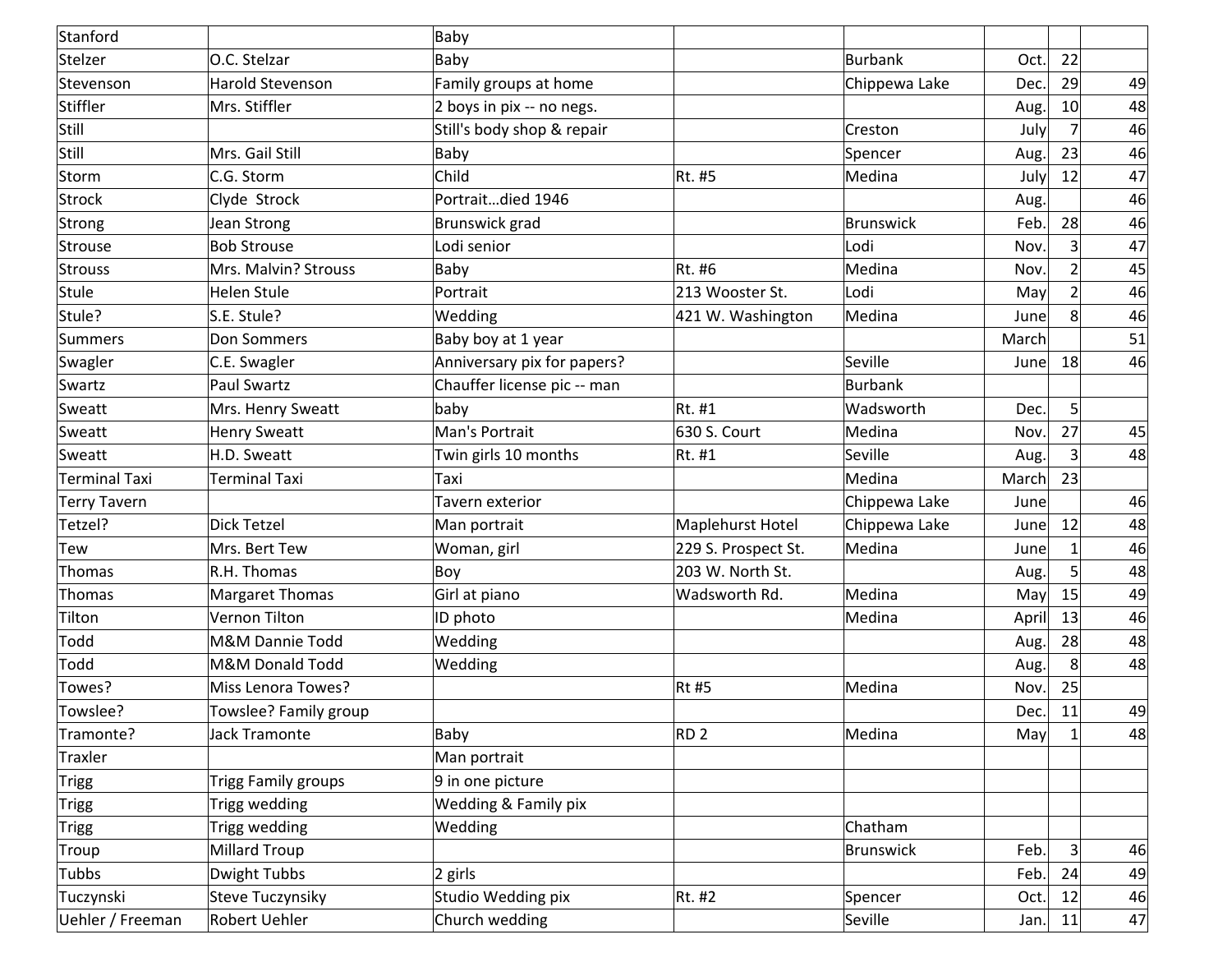| Valeriees?         | Helen Valeriees?                | Woman and boy portraits         |                  |                    | Oct.  | 14             | 47 |
|--------------------|---------------------------------|---------------------------------|------------------|--------------------|-------|----------------|----|
| Van Deusen         | M&M Van Deusen                  | Wedding                         |                  |                    | July  | 24             | 48 |
| Van Schaach        | H.S. Van Schaach                | Accident picture                | Mill St.         |                    | April | 5              | 48 |
| Vandermark         | <b>Robert Vandermark</b>        | Lodi senior                     |                  | Lodi               | Nov.  | $\overline{3}$ | 47 |
| Vellenoweth        | Clair Vellenoweth               | Studio Wedding pix              |                  | Lodi               | June  | 21             | 47 |
| Vera               | Nancy's girlfriend              | Portrait                        |                  |                    |       |                |    |
| Verb               | Joe Verb                        | Baby                            | 481 Baxter       | Medina             | April | 22             | 48 |
| VFW                | Lance?                          | Men in uniform                  |                  | Seville            |       |                |    |
| <b>VFW</b>         |                                 | Installation                    |                  |                    | April |                | 47 |
| Vijole             | Olivia Vijole                   |                                 |                  | Medina             | May   | 19             | 44 |
| Wadsworth          | <b>Wadsworth Central School</b> | Xmas pageant? -- Eliza Plum     |                  |                    | Dec.  | 12             | 46 |
| Wadsworth          |                                 | Xmas pageant? -- Dorothy Stram  |                  |                    |       |                |    |
| Wagner             | <b>Richard Wagner</b>           | Home wedding                    | 523 North Court  | Medina             | Aug.  | 9              | 47 |
| Wagner             | Mrs. G.F. Wagner                | Child                           | Rt. #2           | <b>Brunswick</b>   | Nov.  | 15             |    |
| Wagoner            | Mrs. Ray Wagoner                | Older woman                     |                  | Lodi               | Nov.  | 14             | 47 |
| Walters            | Wayne Walters                   | Young couple                    | Rt. #2           | Wadsworth          | June  | 28             | 47 |
| Walters            | <b>Ruth Walters</b>             |                                 | 226 N. Broadway  | Medina             | Oct.  | 24             | 45 |
| Warner             | Jack Warner                     | Lodi senior                     |                  | Lodi               | Nov.  | 3              | 47 |
| Warren             | J.A. Warren                     | Golden anniversary?             |                  |                    | Aug.  |                | 46 |
| Wass               | Mrs. Ruby L. Wass               | Baby                            | 333 E. Smith Rd. | Medina             | Aug.  | 20             | 46 |
| Waters             | Mary & Louise Waters            |                                 | $Rt$ #1          | Wadsworth          | Dec.  | 31             |    |
| Weaver             | Mrs. Weaver                     | Church wedding                  |                  | Seville            | Feb.  | 15             | 47 |
| Weduck             |                                 | Church wedding                  |                  | Hinckley           | April | 26             |    |
| Wegst              |                                 | Baby                            |                  |                    |       |                |    |
| Weidner            | Mrs. T.J. Weidner               |                                 | 246 w. Homestead | Medina             | Oct.  | 13             | 44 |
| Weigel             | Mrs. Les Weigel                 | Woman & first communion girl/   |                  | <b>Valley City</b> |       |                |    |
| Welday             | Welday girl                     |                                 |                  | Seville            |       |                |    |
| Welday             | Mrs. Tim Welday                 | Girls                           |                  | Seville            |       |                |    |
| Welsh              | Kenny Welsh                     | Wedding                         | RD <sub>5</sub>  | Medina             | July  | 1              | 46 |
| Welsh              | <b>Richard Welsh</b>            | Home wedding                    |                  | Litchfield         | Nov.  | 29             | 47 |
| West. Res. Mutual  |                                 | Annual meeting                  |                  |                    | April | 12             | 46 |
| Western            | <b>Blanche Western</b>          |                                 |                  | Medina             | July  | 25             | 47 |
| Western Res.       | W.R. Insurance Co.              | K.D. Rhode -- 8 people -- truck |                  | Wooster            |       |                |    |
| Westfield H.S.     |                                 | Basketball team, cheerleaders   |                  | LeRoy              | May   | 21             | 46 |
| WestPark Blvd.     |                                 |                                 |                  | Medina             | June  | 21             | 47 |
| White              | Mrs. White                      | Coffin picture of man           | $Rt$ #5          | Medina             | Nov.  | 8              | 46 |
| White              | H.E. White                      | Baby                            | 513 S. Court St. |                    | May   | 20             |    |
| <b>White Eagle</b> | Chief White Eagle               | In Indian Garb                  |                  | Chippewa Lake      |       |                |    |
| Whitmore           | Mrs. Whitmore                   | Man's portrait in Sohio shirt   |                  |                    |       |                |    |